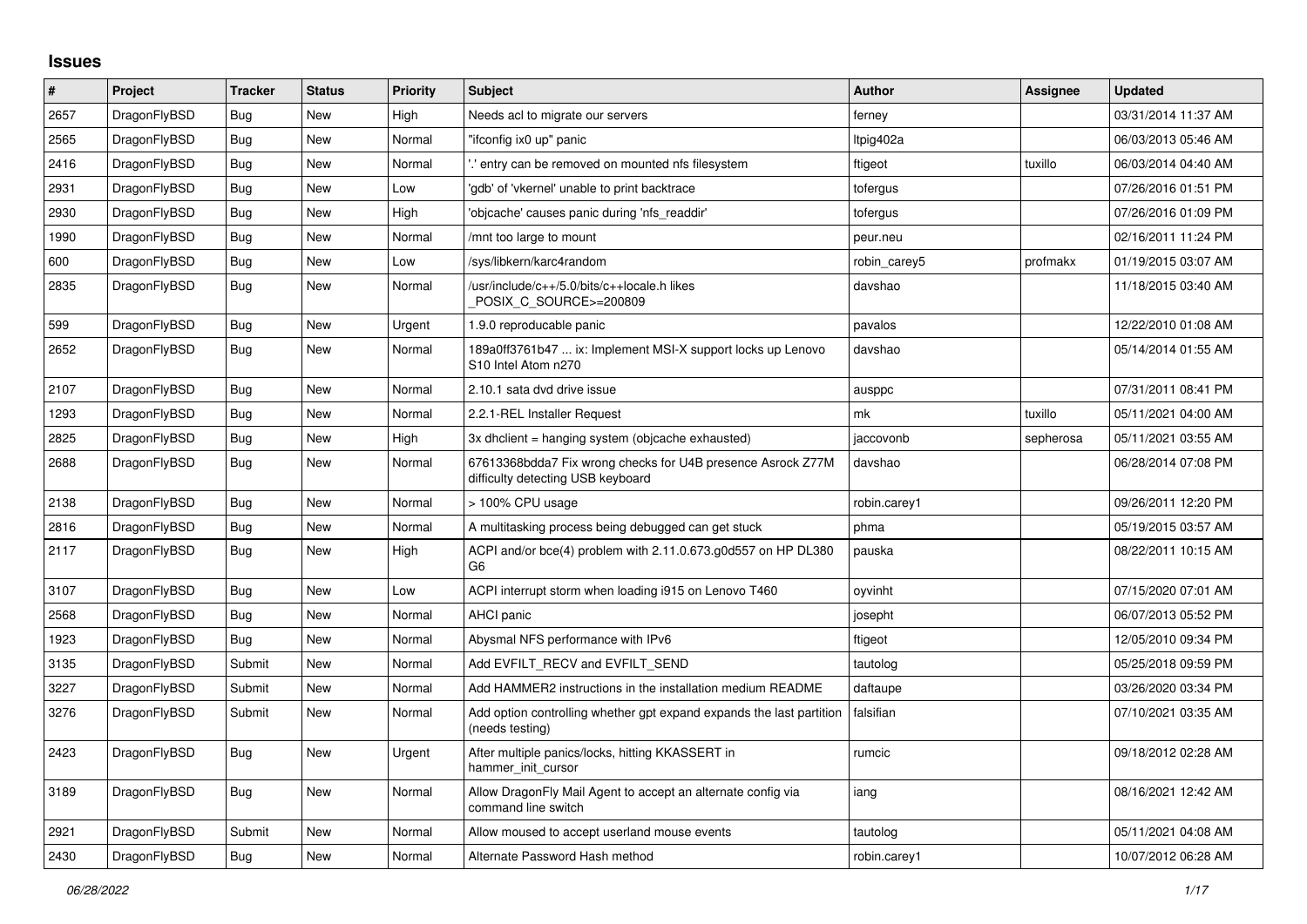| #    | Project      | <b>Tracker</b> | <b>Status</b> | <b>Priority</b> | <b>Subject</b>                                                                               | Author       | Assignee | <b>Updated</b>      |
|------|--------------|----------------|---------------|-----------------|----------------------------------------------------------------------------------------------|--------------|----------|---------------------|
| 1975 | DragonFlyBSD | <b>Bug</b>     | <b>New</b>    | Normal          | Applications seg fault in select() and poll()                                                | rumcic       |          | 05/31/2022 02:58 PM |
| 2434 | DragonFlyBSD | <b>Bug</b>     | <b>New</b>    | Normal          | BTX Halted - Boot fails on USB/GUI                                                           | lucmv        |          | 10/17/2012 08:12 PM |
| 2630 | DragonFlyBSD | Bug            | New           | Normal          | Bring in latest iconv fixes from FreeBSD10 as well as csmapper<br>updates                    | tuxillo      |          | 05/11/2021 03:54 AM |
| 3314 | DragonFlyBSD | Bug            | <b>New</b>    | Normal          | Bring virtio_console(4) from FreeBSD                                                         | tuxillo      | tuxillo  | 05/29/2022 08:24 AM |
| 2870 | DragonFlyBSD | <b>Bug</b>     | New           | High            | Broken text and icons when glamor acceleration is used                                       | 375gnu       | ftigeot  | 01/31/2016 12:13 AM |
| 1430 | DragonFlyBSD | Bug            | <b>New</b>    | Normal          | Buggy w(1)?                                                                                  | hasso        | alexh    | 11/24/2010 08:09 AM |
| 2210 | DragonFlyBSD | <b>Bug</b>     | New           | Normal          | Bugtracker cannot assign default project for new users                                       | ahuete.devel |          | 11/17/2011 11:30 AM |
| 1786 | DragonFlyBSD | <b>Bug</b>     | New           | Normal          | Calling NULL function pointer initiates panic loop                                           | sjg          |          | 10/11/2010 05:28 PM |
| 3313 | DragonFlyBSD | Bug            | <b>New</b>    | Normal          | Can't boot from my live USB at all. The kernel loading process<br>hangs.                     | rempas       |          | 06/03/2022 12:16 AM |
| 1961 | DragonFlyBSD | Bug            | <b>New</b>    | Normal          | Can't create dump from DDB                                                                   | shamaz       |          | 01/29/2011 09:02 PM |
| 2611 | DragonFlyBSD | <b>Bug</b>     | <b>New</b>    | Normal          | Change in IP address results in network not working                                          | phma         |          | 12/05/2013 07:55 PM |
| 1916 | DragonFlyBSD | <b>Bug</b>     | New           | Normal          | Constant crashes on x86 64 with UFS                                                          | lentferj     |          | 11/21/2010 07:40 PM |
| 3281 | DragonFlyBSD | Bug            | <b>New</b>    | Normal          | Crash after leaving unattended for a while                                                   | bhaible      |          | 07/10/2021 03:32 AM |
| 2444 | DragonFlyBSD | <b>Bug</b>     | New           | Normal          | Crash during Hammer overnight cleanup                                                        | justin       |          | 11/04/2012 07:58 AM |
| 3208 | DragonFlyBSD | <b>Bug</b>     | New           | Normal          | Crash related to nfsd                                                                        | tse          |          | 06/11/2020 05:52 AM |
| 1198 | DragonFlyBSD | <b>Bug</b>     | <b>New</b>    | High            | DDB loops panic in db_read_bytes                                                             | corecode     | tuxillo  | 05/11/2021 03:51 AM |
| 2283 | DragonFlyBSD | <b>Bug</b>     | New           | Normal          | DFBSD DragonFly v2.13.0.957.g4f459 - pmap_release: page<br>should already be gone 0xc27120bc | tuxillo      |          | 01/23/2012 03:03 AM |
| 2078 | DragonFlyBSD | Bug            | <b>New</b>    | Normal          | DFBSD i386 v2.11.0.201.g3ed2f - Panic during installworld into a<br>vn0 device               | tuxillo      |          | 05/19/2011 07:50 PM |
| 2084 | DragonFlyBSD | Bug            | New           | Normal          | DFBSD v2.11.0.242.g4d317 - panic: zone: entry not free                                       | tuxillo      |          | 07/03/2012 01:23 AM |
| 2129 | DragonFlyBSD | <b>Bug</b>     | New           | Normal          | DFBSD v2.11.0.661.gf9438 i386 - panic: lockmgr thrd_sleep                                    | tuxillo      |          | 09/05/2011 09:49 AM |
| 2166 | DragonFlyBSD | <b>Bug</b>     | New           | Normal          | DFBSD v2.13.0.109.g05b9d - Strange lockups                                                   | tuxillo      |          | 10/29/2011 11:20 AM |
| 2171 | DragonFlyBSD | Bug            | New           | Normal          | DFBSD v2.13.0.151.gdc8442 - panic: assertion "(*ptep &<br>$(PG$ MANAGED PG_V)) == PG_V"      | tuxillo      |          | 11/04/2011 05:06 PM |
| 1959 | DragonFlyBSD | Bug            | New           | Normal          | DFBSD v2.9.1.422.gc98f2 - Panic during boot - IPv6 and PF                                    | tuxillo      |          | 01/13/2011 03:37 AM |
| 2498 | DragonFlyBSD | Bug            | New           | Normal          | DFBSD v3.2.2-RELEASE - LIST_FIRST(&bp->b_dep) == NULL"<br>failed in vfs vmio release         | tuxillo      |          | 05/31/2022 04:09 PM |
| 2495 | DragonFlyBSD | Bug            | New           | High            | DFBSD v3.3.0.960.g553fe7 - ocnt != 0" failed in<br>prop_object_release                       | tuxillo      |          | 05/31/2022 04:08 PM |
| 2585 | DragonFlyBSD | <b>Bug</b>     | <b>New</b>    | Normal          | Dfly 3.4.3 on ESXi 5.1, HP Smart Array P410 passthrough<br>recognised, but not functioning   | yggdrasil    | swildner | 05/09/2022 08:14 AM |
| 2595 | DragonFlyBSD | <b>Bug</b>     | New           | Normal          | DragonFly 3.4.3 crashes on SUN Blade X6250 with Qlogic ISP 2432<br>FC card                   | Turvamies    |          | 10/07/2013 11:53 AM |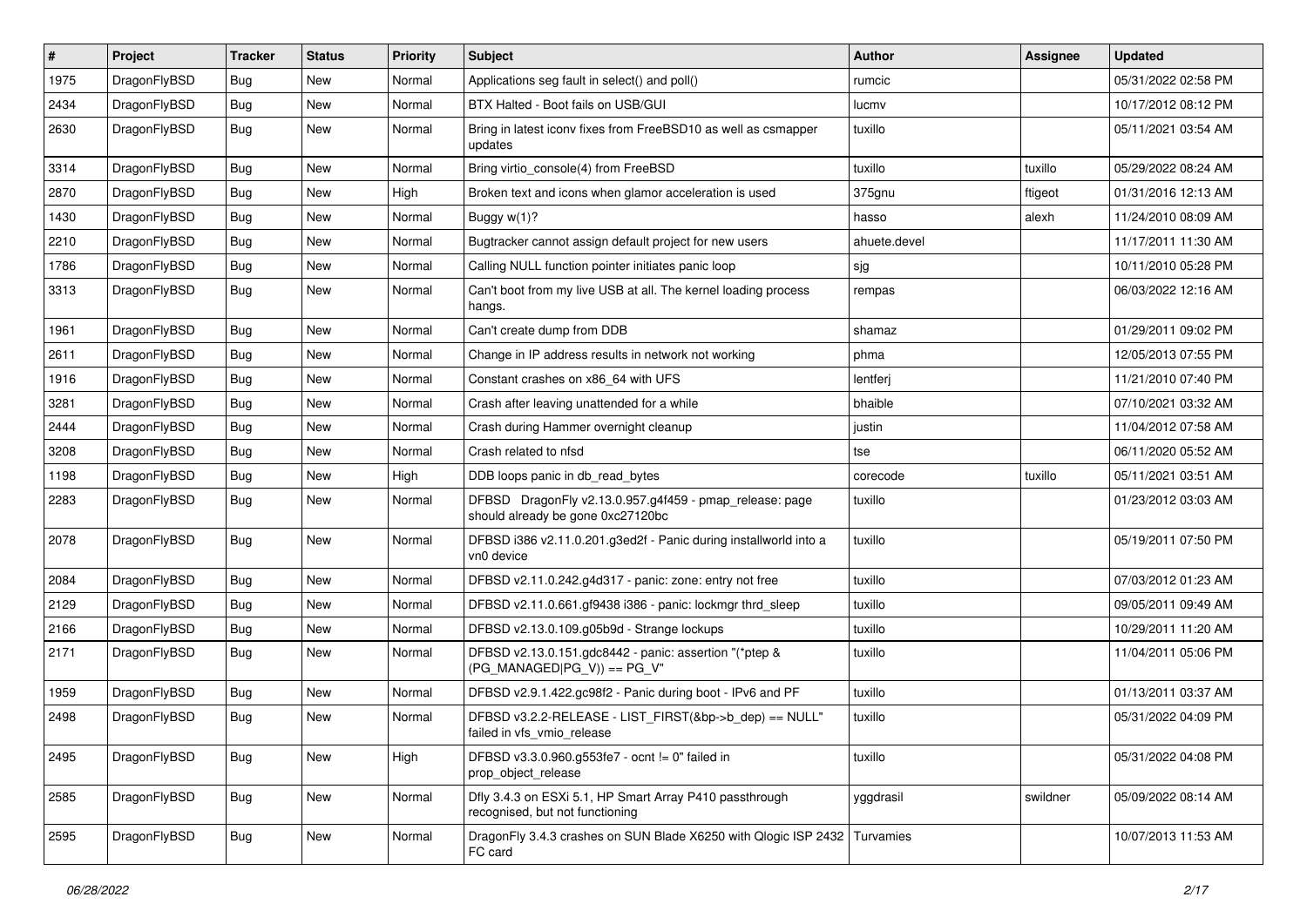| $\vert$ # | Project      | <b>Tracker</b> | <b>Status</b> | <b>Priority</b> | Subject                                                                                                                                                     | Author        | <b>Assignee</b> | <b>Updated</b>      |
|-----------|--------------|----------------|---------------|-----------------|-------------------------------------------------------------------------------------------------------------------------------------------------------------|---------------|-----------------|---------------------|
| 2619      | DragonFlyBSD | Bug            | New           | Normal          | Dragon Fly 3.6 can't be installed on a 6TB volume                                                                                                           | ftigeot       |                 | 02/23/2014 11:55 PM |
| 3197      | DragonFlyBSD | Bug            | <b>New</b>    | Normal          | DragonFly upgrades                                                                                                                                          | tse           |                 | 04/18/2020 04:18 PM |
| 3124      | DragonFlyBSD | <b>Bug</b>     | New           | High            | DragonFlyBSD 5.0.2 with Hammer2 with UEFI install doesn't boot                                                                                              | wiesl         |                 | 06/18/2019 05:07 AM |
| 3147      | DragonFlyBSD | Submit         | New           | Normal          | Enable headless installation                                                                                                                                | ddegroot      |                 | 10/09/2018 01:25 PM |
| 2799      | DragonFlyBSD | <b>Bug</b>     | <b>New</b>    | Normal          | Fatal trap 12 caused by moused(8) -p /dev/cual0                                                                                                             | opvalues      |                 | 03/04/2015 11:01 PM |
| 2072      | DragonFlyBSD | Bug            | New           | Normal          | Fatal trap 12: stopped at lwkt send ipig3                                                                                                                   | rumcic        |                 | 05/17/2011 04:12 AM |
| 3266      | DragonFlyBSD | Bug            | New           | High            | Filesystems broken due to "KKASSERT(count &<br>TOK_COUNTMASK);"                                                                                             | tkusumi       |                 | 03/15/2021 01:21 PM |
| 3201      | DragonFlyBSD | Submit         | <b>New</b>    | Normal          | Fixes make search display                                                                                                                                   | htse          |                 | 08/20/2021 04:02 PM |
| 1877      | DragonFlyBSD | Bug            | New           | Normal          | Freeze during 1st hammer cleanup after new install                                                                                                          | elekktretterr |                 | 05/15/2022 11:43 AM |
| 1947      | DragonFlyBSD | Bug            | New           | Low             | GA-880GM-UD2H (rev. 1.3) AHCI fails to detect disks at the end of<br>the RAID controller                                                                    | eocallaghan   |                 | 11/27/2021 08:46 AM |
| 2674      | DragonFlyBSD | Bug            | <b>New</b>    | Normal          | <b>GPT Support</b>                                                                                                                                          | ftigeot       |                 | 12/28/2015 02:54 PM |
| 3301      | DragonFlyBSD | Bug            | New           | Normal          | Gkrellm from the packages is not showing logged in users in main<br>window, logged in users always $== 0$                                                   | adrian        |                 | 01/08/2022 04:24 AM |
| 3047      | DragonFlyBSD | Bug            | New           | Normal          | HAMMER critical write error                                                                                                                                 | samuel        |                 | 06/19/2019 09:50 AM |
| 2898      | DragonFlyBSD | Bug            | <b>New</b>    | Normal          | <b>HAMMER</b> panic                                                                                                                                         | pavalos       |                 | 11/03/2018 07:05 AM |
| 2647      | DragonFlyBSD | <b>Bug</b>     | <b>New</b>    | Normal          | HAMMER panic on 3.6.0                                                                                                                                       | tuxillo       |                 | 05/11/2021 03:54 AM |
| 2863      | DragonFlyBSD | <b>Bug</b>     | <b>New</b>    | Normal          | HAMMER synch tid is zero                                                                                                                                    | shamaz        |                 | 12/12/2015 11:24 PM |
| 2287      | DragonFlyBSD | Bug            | New           | Normal          | HAMMER(ROOT) Illegal UNDO TAIL signature at<br>300000001967c000                                                                                             | y0n3t4n1      |                 | 11/07/2018 01:22 AM |
| 3249      | DragonFlyBSD | <b>Bug</b>     | New           | Normal          | HAMMER2 fsync(2) not working properly                                                                                                                       | tkusumi       |                 | 09/21/2020 07:07 AM |
| 3246      | DragonFlyBSD | Bug            | <b>New</b>    | Normal          | HAMMER2 unable to handle ENOSPC properly                                                                                                                    | tkusumi       |                 | 09/04/2020 11:11 AM |
| 2803      | DragonFlyBSD | <b>Bug</b>     | New           | Normal          | HAMMER: Warning: UNDO area too small!                                                                                                                       | ftigeot       |                 | 03/11/2015 03:42 PM |
| 2852      | DragonFlyBSD | Bug            | New           | Normal          | Hammer File System - hangs on undo during system boot / mount -<br>will not recover on DragonFlyBSD newer than 3.6.0                                        | abale         |                 | 05/11/2021 04:07 AM |
| 1907      | DragonFlyBSD | Bug            | New           | Normal          | Hammer crash in hammer flusher flush()                                                                                                                      | swildner      |                 | 11/11/2010 05:07 AM |
| 3194      | DragonFlyBSD | Bug            | New           | High            | Hammer kernel crash on mirror-stream of PFS after upgrade<br>(assertion "cursor->flags &<br>HAMMER_CURSOR_ITERATE_CHECK" failed in<br>hammer_btree_iterate) | Anonymous     |                 | 06/29/2019 01:32 PM |
| 2915      | DragonFlyBSD | Bug            | New           | High            | Hammer mirror-copy problem                                                                                                                                  | t_dfbsd       |                 | 08/25/2016 05:28 AM |
| 2738      | DragonFlyBSD | <b>Bug</b>     | New           | Normal          | Hammer: Strange behavior when trying to recover old version of<br>moved file                                                                                | roland        |                 | 11/20/2014 08:02 AM |
| 3215      | DragonFlyBSD | Bug            | New           | Normal          | Hang in tcdrain(3) after write(3)                                                                                                                           | noloader      |                 | 11/25/2019 03:08 PM |
| 1882      | DragonFlyBSD | <b>Bug</b>     | New           | Low             | Idea for handling new USB vendor/device codes                                                                                                               | bmk           |                 | 10/20/2010 12:15 PM |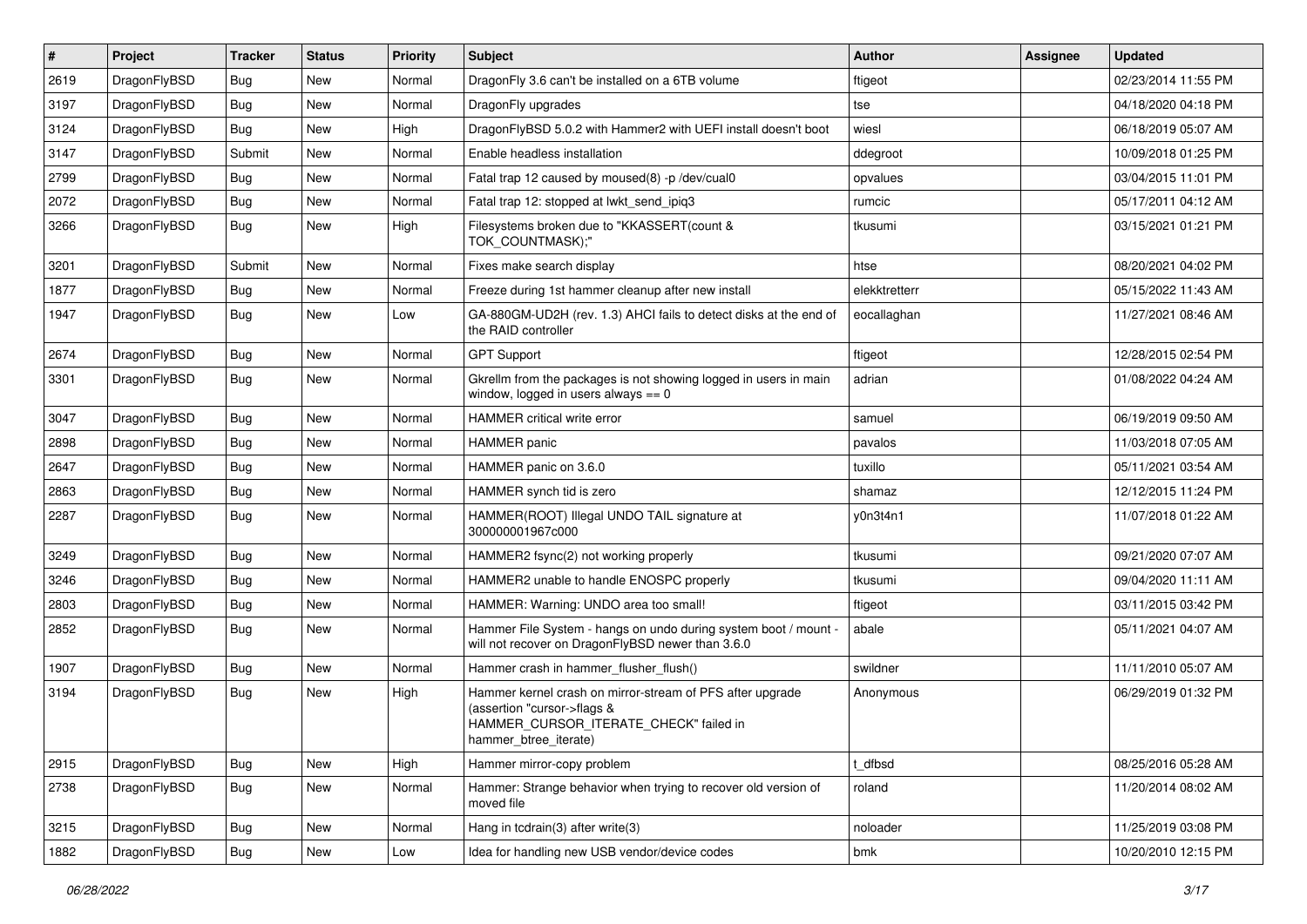| #    | Project      | <b>Tracker</b> | <b>Status</b> | <b>Priority</b> | <b>Subject</b>                                                                                                | Author        | Assignee | <b>Updated</b>      |
|------|--------------|----------------|---------------|-----------------|---------------------------------------------------------------------------------------------------------------|---------------|----------|---------------------|
| 2535 | DragonFlyBSD | <b>Bug</b>     | New           | Normal          | Imap processes apparentlt blocked on disk I/O                                                                 | ftigeot       |          | 04/02/2013 09:31 AM |
| 1836 | DragonFlyBSD | Bug            | New           | Normal          | Incorrect TCP checksum show up in tcpdump                                                                     | robgar1       |          | 05/15/2022 11:22 AM |
| 2858 | DragonFlyBSD | <b>Bug</b>     | <b>New</b>    | Low             | Installer "Local or UTC" question should have "No" selected by<br>default.                                    | cgag          |          | 12/02/2015 01:18 PM |
| 2859 | DragonFlyBSD | Bug            | New           | Low             | Installer configuration menu always highlights "Select timezone", no<br>matter which step was last completed. | cgag          |          | 12/02/2015 01:54 PM |
| 3120 | DragonFlyBSD | Bug            | New           | Normal          | Intel AC 8260 firmware does not load                                                                          | Vintodrimmer  |          | 08/28/2018 03:30 AM |
| 2994 | DragonFlyBSD | <b>Bug</b>     | New           | Normal          | Intermittent boot hangs after git: hammer - HAMMER Version 7                                                  | davshao       |          | 03/30/2017 02:06 PM |
| 1192 | DragonFlyBSD | Submit         | New           | Normal          | KKASSERTs in sys/kern/uipc_{msg,socket}.c are too strict                                                      | rumcic        |          | 05/11/2021 04:07 AM |
| 3280 | DragonFlyBSD | Bug            | New           | Normal          | KMS console and i915(4) not working in 6.0                                                                    | cmusser       |          | 07/10/2021 03:35 AM |
| 2473 | DragonFlyBSD | <b>Bug</b>     | <b>New</b>    | Normal          | Kernel crash when trying to up the wpi0 device (Dfly<br>v3.3.0.758.g47388-DEVELOPMENT)                        | tomaz         |          | 02/24/2014 08:50 AM |
| 2250 | DragonFlyBSD | Bug            | <b>New</b>    | Normal          | Kernel panic                                                                                                  | adamk         |          | 11/23/2018 01:10 AM |
| 3247 | DragonFlyBSD | <b>Bug</b>     | New           | Normal          | Kernel panic doing nothing much                                                                               | phma          |          | 09/12/2020 11:40 PM |
| 1594 | DragonFlyBSD | <b>Bug</b>     | New           | Normal          | Kernel panic during boot from Live CD on Dell E6400                                                           | bodie         |          | 05/11/2021 03:54 AM |
| 2891 | DragonFlyBSD | <b>Bug</b>     | <b>New</b>    | Normal          | Kernel panic in IEEE802.11 related code                                                                       | shamaz        |          | 05/29/2016 05:49 PM |
| 3235 | DragonFlyBSD | Bug            | New           | Normal          | Kernel panic in devfs vnops.c                                                                                 | mneumann      |          | 04/28/2020 07:00 AM |
| 3224 | DragonFlyBSD | Bug            | <b>New</b>    | Normal          | Kernel panic when trying to ping6                                                                             | zhtw          |          | 03/08/2020 08:55 AM |
| 3129 | DragonFlyBSD | Bug            | New           | High            | Kernel panic with 5.2.0 on A2SDi-4C-HLN4F                                                                     | stateless     |          | 04/24/2018 12:50 AM |
| 2052 | DragonFlyBSD | Bug            | <b>New</b>    | Normal          | Kernel panic: CPU APIC ID out of range                                                                        | Anonymous     |          | 05/02/2011 11:06 AM |
| 2421 | DragonFlyBSD | Bug            | New           | High            | Kernel panic: vm_fault: page 0xc0f70000 not busy!                                                             | lentferj      |          | 10/03/2012 08:16 AM |
| 3218 | DragonFlyBSD | Bug            | New           | Normal          | Kernel panics are not sent to comconsole when booted over EFI                                                 | mqudsi        |          | 12/02/2019 08:52 PM |
| 1899 | DragonFlyBSD | Bug            | <b>New</b>    | Normal          | Keyboard doesn't work                                                                                         | fransm        |          | 05/15/2022 03:32 PM |
| 2004 | DragonFlyBSD | Bug            | New           | Normal          | LWKT_WAIT_IPIQ panic                                                                                          | steve         |          | 03/08/2011 05:46 PM |
| 3165 | DragonFlyBSD | Bug            | New           | Normal          | Looping at boot time                                                                                          | gop           |          | 12/28/2018 01:04 PM |
| 2887 | DragonFlyBSD | Bug            | New           | Low             | Missing extattr_namespace_to_string and<br>extattr_string_to_namespace functions                              | rubenk        |          | 02/06/2016 05:09 AM |
| 1463 | DragonFlyBSD | Bug            | <b>New</b>    | Normal          | Mountroot before drives are initialized                                                                       | elekktretterr |          | 12/07/2010 01:30 PM |
| 1695 | DragonFlyBSD | Bug            | New           | Normal          | NFS-related system breakdown                                                                                  | Anonymous     |          | 04/10/2014 12:35 AM |
| 2496 | DragonFlyBSD | <b>Bug</b>     | New           | Normal          | NTFS malloc limit exceeded                                                                                    | plasmob       | tuxillo  | 02/19/2013 08:47 AM |
| 679  | DragonFlyBSD | <b>Bug</b>     | <b>New</b>    | Low             | Netgraph backward compatibility for old *LEN constants                                                        | nant          | nant     | 02/18/2014 05:45 AM |
| 1774 | DragonFlyBSD | <b>Bug</b>     | New           | Normal          | New IP header cleanup branch available for testing                                                            | dillon        |          | 05/15/2022 10:59 AM |
| 2051 | DragonFlyBSD | <b>Bug</b>     | New           | Normal          | No ipv6 lan route entry created on 2.10                                                                       | ftigeot       |          | 04/21/2011 10:37 AM |
| 2828 | DragonFlyBSD | <b>Bug</b>     | New           | High            | On AMD APUs and Bulldozer CPUs, the machdep.cpu idle hlt<br>sysctl should be 3 by default                     | vadaszi       | vadaszi  | 05/11/2021 04:07 AM |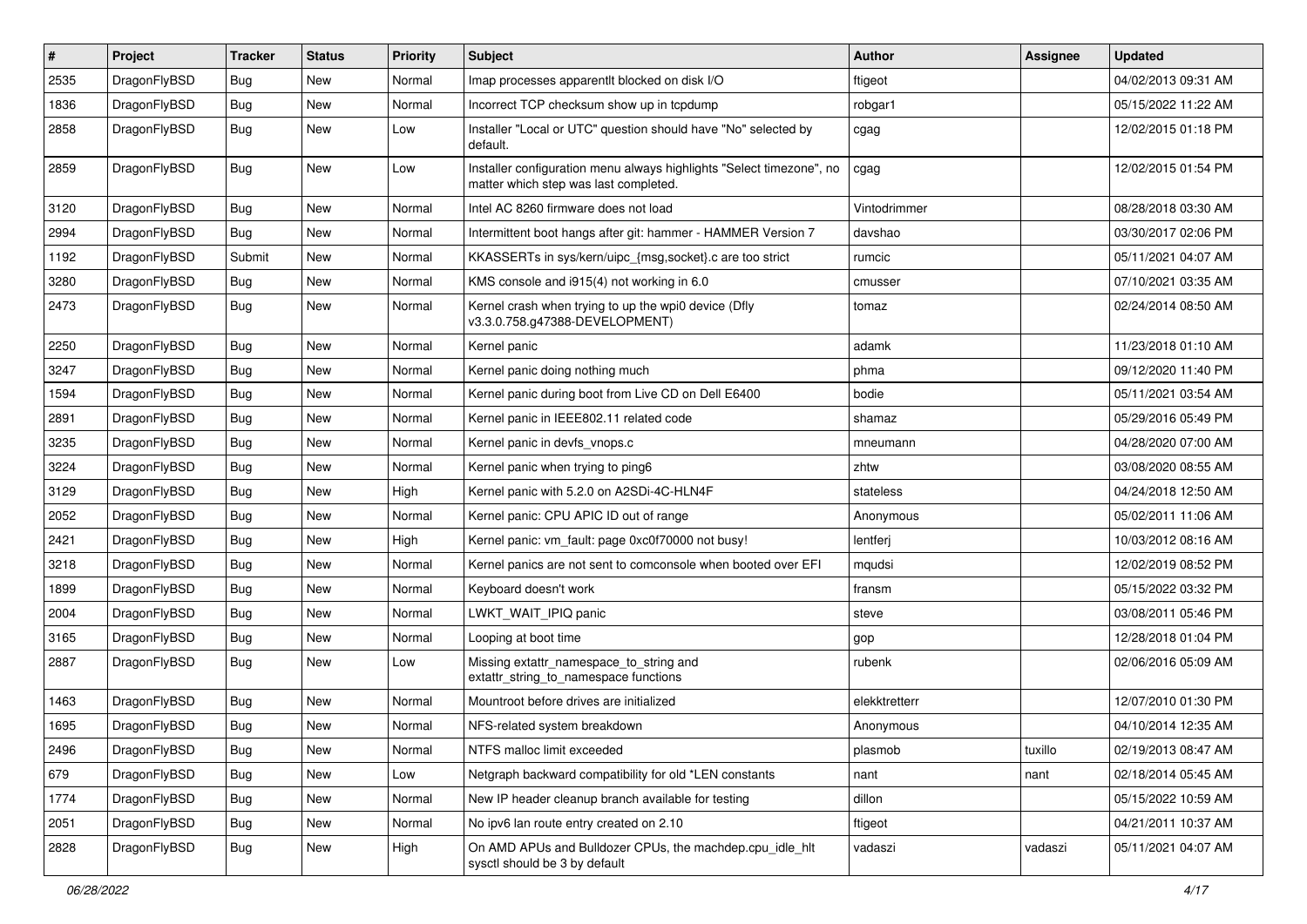| $\#$ | Project      | <b>Tracker</b> | <b>Status</b> | <b>Priority</b> | <b>Subject</b>                                                                             | <b>Author</b>   | Assignee | <b>Updated</b>      |
|------|--------------|----------------|---------------|-----------------|--------------------------------------------------------------------------------------------|-----------------|----------|---------------------|
| 2161 | DragonFlyBSD | <b>Bug</b>     | New           | Normal          | Outdated xorg.conf file gets installed into etc and screws up mouse                        | eocallaghan     |          | 10/27/2011 01:51 PM |
| 3101 | DragonFlyBSD | <b>Bug</b>     | <b>New</b>    | Low             | PFI CGI install not working in dragonflybsd 5.0.1 USB install                              | bnegre82        |          | 05/11/2021 04:14 AM |
| 3199 | DragonFlyBSD | Bug            | New           | Normal          | PFS label not found panic                                                                  | tse             |          | 08/21/2019 03:51 AM |
| 2812 | DragonFlyBSD | Bug            | New           | Normal          | Panic on Intel DE3815TYKHE                                                                 | tmorp           |          | 05/14/2015 03:14 PM |
| 2071 | DragonFlyBSD | Bug            | New           | High            | Panic on assertion: (int)(flg->seq - seq) > 0 in hammer_flusher_flush<br>after inode error | vsrinivas       |          | 06/12/2011 07:59 AM |
| 1939 | DragonFlyBSD | Bug            | <b>New</b>    | Normal          | Panic on nightly build and stress test box                                                 | lentferj        |          | 12/18/2010 08:41 AM |
| 1873 | DragonFlyBSD | Bug            | New           | Normal          | Panic upon usb mouse detach and reattaching                                                | rumcic          |          | 02/01/2011 09:53 AM |
| 2641 | DragonFlyBSD | Bug            | New           | Normal          | Panic when loading natapci as module                                                       | tuxillo         |          | 05/11/2021 03:54 AM |
| 2092 | DragonFlyBSD | <b>Bug</b>     | New           | Normal          | Panic: Bad link elm 0x next->prev != elm                                                   | masterblaster   | dillon   | 12/04/2011 12:49 PM |
| 2020 | DragonFlyBSD | Bug            | New           | Low             | Port brcm80211 driver from Linux to DragonFly BSD                                          | studer          |          | 03/05/2011 10:54 PM |
| 3117 | DragonFlyBSD | Bug            | New           | Normal          | Problem with colours if "intel" video-driver used                                          | dpostolov       |          | 01/07/2018 11:35 PM |
| 2881 | DragonFlyBSD | Bug            | New           | Normal          | Pulseaudio hangs/resets system when starting X11                                           | mneumann        |          | 01/09/2016 03:08 AM |
| 3134 | DragonFlyBSD | <b>Bug</b>     | New           | Normal          | RFC 3021 (/31 networks) appear to be unsupported                                           | jailbird        |          | 05/16/2018 11:03 PM |
| 2509 | DragonFlyBSD | <b>Bug</b>     | New           | Normal          | Redefinition of DIRBLKSIZ in restore(8)                                                    | swildner        |          | 06/04/2022 04:40 AM |
| 2933 | DragonFlyBSD | Submit         | New           | Normal          | Remove unix domain socket support from cat(1)                                              | sevan           |          | 08/01/2016 08:10 PM |
| 2629 | DragonFlyBSD | Bug            | New           | Normal          | Replace gcc44 with llvm34, clang34, and libc++                                             | tuxillo         |          | 06/02/2014 02:30 PM |
| 3298 | DragonFlyBSD | Bug            | New           | Normal          | Running "w" and having logged in via XDM through VNC, "w" prints<br>an extra error message | piecuch         |          | 10/25/2021 09:16 AM |
| 3029 | DragonFlyBSD | <b>Bug</b>     | <b>New</b>    | Normal          | Running DflyBSD 4.8 on FreeBSD bhyve as a guest                                            | iron            |          | 05/13/2022 04:33 AM |
| 3300 | DragonFlyBSD | Bug            | New           | Normal          | Running Xvnc from TigerVNC package through the INETD daemon<br>in TCP WAIT mode fails hard | adrian          |          | 01/08/2022 04:25 AM |
| 2095 | DragonFlyBSD | <b>Bug</b>     | <b>New</b>    | Low             | Running installer post-install: Unsupported DFUI transport "                               | greenrd         |          | 06/26/2011 09:20 AM |
| 2587 | DragonFlyBSD | Bug            | New           | Normal          | SATA DVD writer not detected by DragonFly                                                  | srussell        |          | 09/04/2020 08:55 AM |
| 1194 | DragonFlyBSD | Bug            | New           | Normal          | SCSI errors while trying to copy photos from my camera                                     | elekktretterr   |          | 01/14/2015 04:39 PM |
| 3243 | DragonFlyBSD | <b>Bug</b>     | New           | Normal          | SMART status not reported properly for SSD disks                                           | daftaupe        |          | 09/09/2020 11:03 PM |
| 3278 | DragonFlyBSD | <b>Bug</b>     | New           | Normal          | Second screen image is distorted                                                           | arcade@b1t.name |          | 07/10/2021 03:36 AM |
| 2094 | DragonFlyBSD | Bug            | New           | Normal          | Segfault when gdb printing backtrace from core dump                                        | greenrd         |          | 06/25/2011 04:14 PM |
| 1313 | DragonFlyBSD | Bug            | New           | Low             | Signal code in kernel needs major overhaul (signal queues,<br>si_code, si_addr)            | hasso           |          | 05/11/2021 04:00 AM |
| 2529 | DragonFlyBSD | Bug            | New           | Low             | Sundance network adapter is not detected and attached                                      | kworr           |          | 03/25/2013 02:29 AM |
| 1884 | DragonFlyBSD | <b>Bug</b>     | New           | Normal          | System completely freezes while listening music (devbuf: malloc<br>limit exceeded)         | shamaz          |          | 01/24/2011 05:00 PM |
| 2308 | DragonFlyBSD | <b>Bug</b>     | New           | Normal          | System freeze when unloading snd_hda                                                       | jaydg           |          | 02/19/2012 07:15 AM |
| 3157 | DragonFlyBSD | Bug            | New           | Normal          | TP-Link UE300 not working in 5.2-RELEASE                                                   | tuxillo         |          | 11/15/2018 02:08 PM |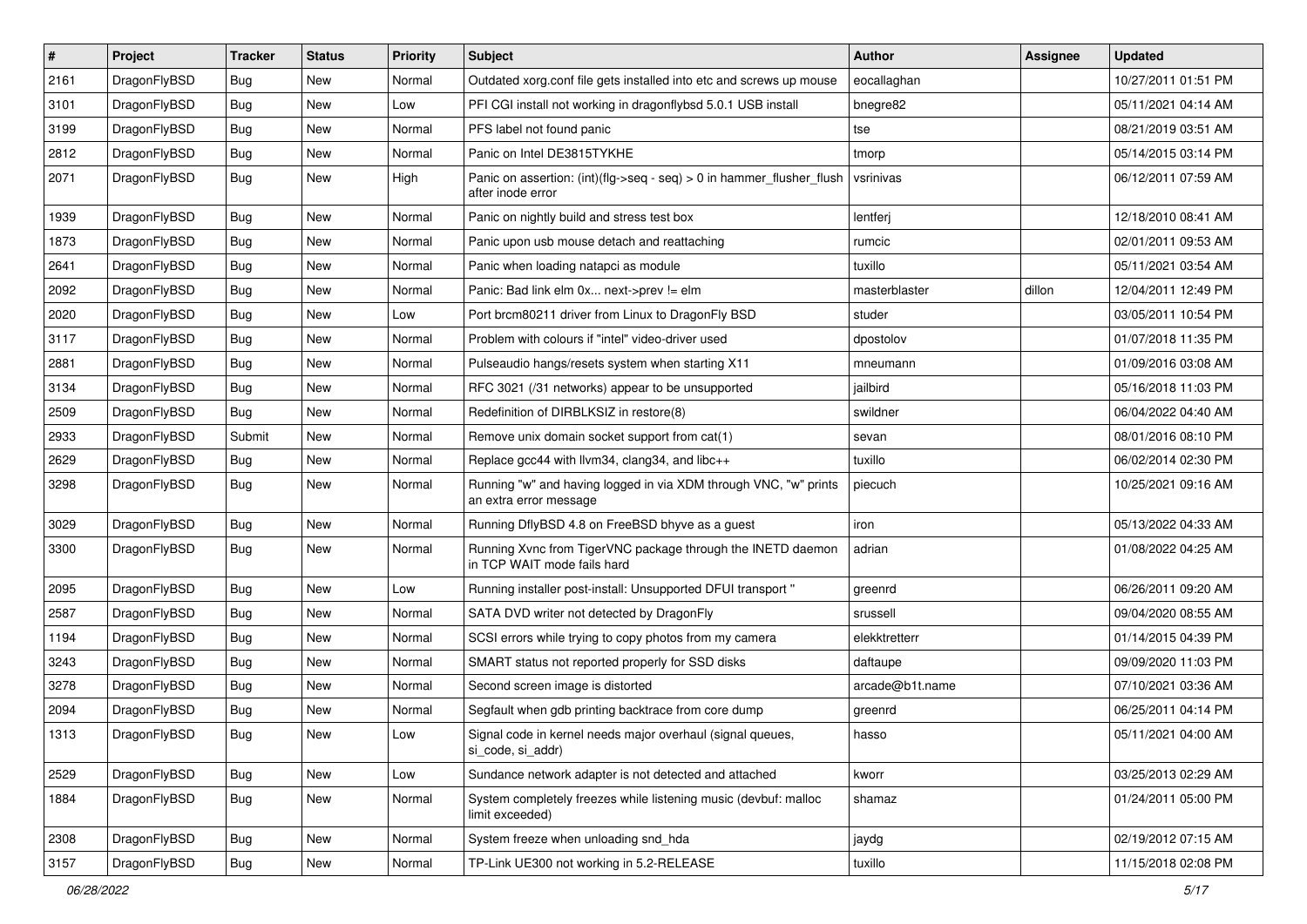| #    | Project      | <b>Tracker</b> | <b>Status</b> | <b>Priority</b> | <b>Subject</b>                                                                                                                                           | Author          | Assignee | <b>Updated</b>      |
|------|--------------|----------------|---------------|-----------------|----------------------------------------------------------------------------------------------------------------------------------------------------------|-----------------|----------|---------------------|
| 2820 | DragonFlyBSD | Bug            | <b>New</b>    | Normal          | TP-Link USB Wi-Fi adapter cannot be reattached to the system                                                                                             | shamaz          |          | 05/22/2015 09:45 PM |
| 1982 | DragonFlyBSD | <b>Bug</b>     | <b>New</b>    | Low             | There is no linuxulator on x86-64                                                                                                                        | herrgard        |          | 05/31/2022 02:25 PM |
| 2371 | DragonFlyBSD | <b>Bug</b>     | <b>New</b>    | Normal          | Timezone problem with America/Sao Paulo                                                                                                                  | raitech         |          | 05/17/2012 01:42 PM |
| 2153 | DragonFlyBSD | Bug            | <b>New</b>    | Normal          | Too many unuseful warnings at boot                                                                                                                       | juanfra684      |          | 10/18/2011 10:16 PM |
| 3311 | DragonFlyBSD | <b>Bug</b>     | <b>New</b>    | Low             | TrueCrypt support may cause kernel crash                                                                                                                 | arcade@b1t.name |          | 04/29/2022 06:19 AM |
| 2822 | DragonFlyBSD | Bug            | New           | Normal          | USB 3.0 stick throws "reading primary partition table: error<br>accessing offset 000[] for 152" error, while the stick works on any<br>other OS I tested | revuwa          | profmakx | 06/29/2015 05:56 AM |
| 3139 | DragonFlyBSD | Bug            | <b>New</b>    | Normal          | USB Mouse Does Not Work in DragonflyBSD guest on VirtualBox                                                                                              | chiguy1256      |          | 06/24/2018 10:14 PM |
| 2802 | DragonFlyBSD | Bug            | <b>New</b>    | Normal          | USB Wifi urtwn0 crash from cd boot                                                                                                                       | opvalues        |          | 03/10/2015 01:07 AM |
| 2077 | DragonFlyBSD | <b>Bug</b>     | <b>New</b>    | Normal          | USB devices conflicting                                                                                                                                  | srussell        |          | 05/17/2011 05:12 PM |
| 2061 | DragonFlyBSD | Bug            | New           | Normal          | USB keyboard boot panic                                                                                                                                  | sjg             |          | 05/04/2012 12:20 AM |
| 2675 | DragonFlyBSD | <b>Bug</b>     | <b>New</b>    | Low             | Ultimate N WiFi Link 5300 get iwn_intr: fatal firmware error on 5GHz                                                                                     | revuwa          |          | 05/11/2021 04:07 AM |
| 2316 | DragonFlyBSD | Bug            | New           | Normal          | Ungraceful invalid password handling for adding a new user in the<br>installer                                                                           | rune            |          | 04/27/2012 11:23 PM |
| 3154 | DragonFlyBSD | Submit         | <b>New</b>    | Normal          | Update serial handling in bootloader                                                                                                                     | ddegroot        | dillon   | 11/06/2018 11:21 PM |
| 2622 | DragonFlyBSD | Bug            | <b>New</b>    | Normal          | VAIO FIT15E fn keys support                                                                                                                              | nonsolosoft     |          | 12/31/2013 01:31 AM |
| 341  | DragonFlyBSD | <b>Bug</b>     | <b>New</b>    | Normal          | Vinum erroneously repors devices as busy                                                                                                                 | corecode        | swildner | 01/21/2012 04:50 AM |
| 2125 | DragonFlyBSD | <b>Bug</b>     | <b>New</b>    | Normal          | Weird garbage in dmesg                                                                                                                                   | herrgard        |          | 08/30/2011 08:04 PM |
| 3302 | DragonFlyBSD | Bug            | New           | Normal          | Will not boot on System76 Lemur Pro (lemp10)                                                                                                             | piecuch         |          | 11/03/2021 10:21 AM |
| 3284 | DragonFlyBSD | <b>Bug</b>     | <b>New</b>    | Normal          | Wrong towlower() result for U+038A                                                                                                                       | bhaible         |          | 07/10/2021 03:34 AM |
| 2808 | DragonFlyBSD | <b>Bug</b>     | <b>New</b>    | Normal          | X freeze by switching between X and VT - results in black screen                                                                                         | lukesky333      |          | 05/11/2021 03:55 AM |
| 2311 | DragonFlyBSD | Bug            | <b>New</b>    | Normal          | Xorg crash having something to do with drm                                                                                                               | phma            |          | 02/22/2012 09:59 AM |
| 3226 | DragonFlyBSD | <b>Bug</b>     | <b>New</b>    | Normal          | Xorg freezes in vm: thread stuck in "objtrm1"                                                                                                            | peeter          |          | 04/08/2020 02:10 AM |
| 2098 | DragonFlyBSD | Submit         | <b>New</b>    | Normal          | [PATCH] correct ath man page example<br>(/usr/src/share/man/man4/ath.4)                                                                                  | nobody          |          | 11/15/2011 12:27 AM |
| 2122 | DragonFlyBSD | Submit         | <b>New</b>    | Normal          | [Review] Fixes to the VFS layer                                                                                                                          | ftigeot         |          | 05/31/2022 03:25 PM |
| 2878 | DragonFlyBSD | Bug            | <b>New</b>    | Low             | [fix] CCVER problem when using clang and cpu extensions<br>(intrinsics)                                                                                  | arcade@b1t.name |          | 06/24/2016 04:25 AM |
| 2115 | DragonFlyBSD | <b>Bug</b>     | New           | Normal          | [msk] system freeze after receive some paquet                                                                                                            | bsdsx           |          | 08/22/2011 10:22 AM |
| 2306 | DragonFlyBSD | Bug            | <b>New</b>    | Normal          | a crash starts the kernel debugger in text mode, but just reboots in X                                                                                   | phma            |          | 02/11/2012 08:02 PM |
| 3143 | DragonFlyBSD | <b>Bug</b>     | New           | Normal          | assertion "0" failed in hammer2 inode xop chain sync                                                                                                     | cbin            |          | 07/18/2018 12:50 PM |
| 1246 | DragonFlyBSD | <b>Bug</b>     | New           | Normal          | bad resolution (monitor desync) with livedvd                                                                                                             | Przem0l         |          | 02/18/2014 06:29 AM |
| 1442 | DragonFlyBSD | Bug            | New           | Normal          | blocking SIGSEGV and triggering a segment violation produces an<br>all CPU consuming process                                                             | corecode        | tuxillo  | 05/11/2021 03:52 AM |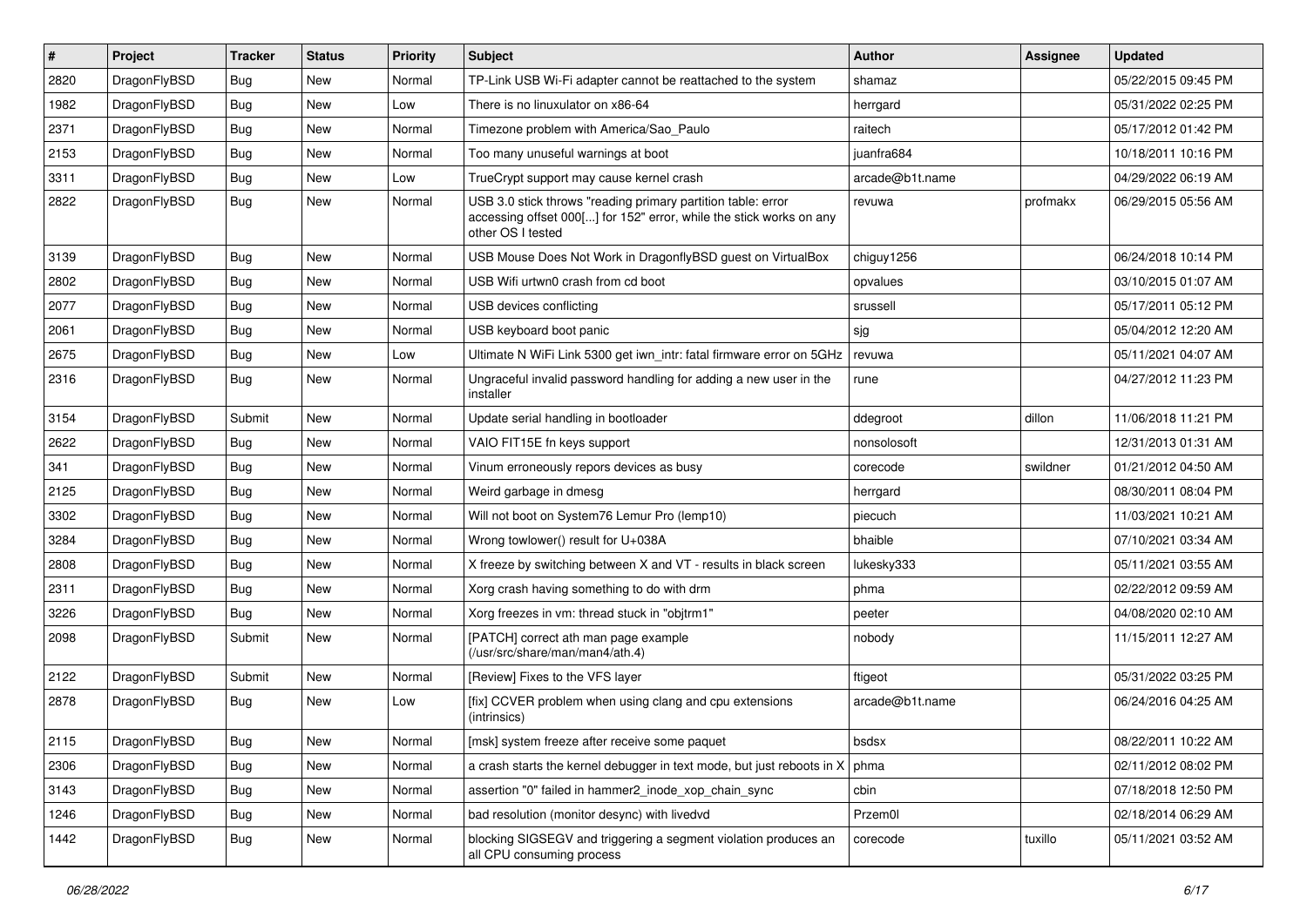| #    | Project      | <b>Tracker</b> | <b>Status</b> | <b>Priority</b> | <b>Subject</b>                                                                                  | Author            | Assignee | <b>Updated</b>      |
|------|--------------|----------------|---------------|-----------------|-------------------------------------------------------------------------------------------------|-------------------|----------|---------------------|
| 1525 | DragonFlyBSD | <b>Bug</b>     | New           | Normal          | boehm-gc problems                                                                               | hasso             |          | 10/13/2012 07:13 PM |
| 2680 | DragonFlyBSD | <b>Bug</b>     | New           | Low             | boot0cfg update makes box unbootable                                                            | herrgard          |          | 06/10/2014 06:02 AM |
| 3006 | DragonFlyBSD | <b>Bug</b>     | New           | Normal          | boot0cfg: panic in kern_udev.c in function _udev_dict_set_cstr when<br>installing in VirtualBox | MichiGreat        |          | 04/01/2017 02:22 PM |
| 2882 | DragonFlyBSD | <b>Bug</b>     | <b>New</b>    | Low             | bridge sends packets from individual interfaces                                                 | arcade@b1t.name   |          | 01/09/2016 12:43 PM |
| 2531 | DragonFlyBSD | <b>Bug</b>     | New           | Normal          | camcontrol fails to disable APM                                                                 | m.lombardi85      |          | 03/23/2013 12:28 PM |
| 2924 | DragonFlyBSD | <b>Bug</b>     | New           | Normal          | cat -v fails to tag characters in extended table with M- prefix with<br>some locales            | sevan             |          | 07/11/2016 07:18 AM |
| 3240 | DragonFlyBSD | <b>Bug</b>     | New           | High            | compile error because of openssl with /usr/dports/security/rhash for<br>mysql 8 install         | <b>UlasSAYGIN</b> |          | 06/04/2020 08:05 AM |
| 2389 | DragonFlyBSD | <b>Bug</b>     | New           | Normal          | computer crashed while listing processes                                                        | phma              |          | 06/18/2012 02:49 PM |
| 2712 | DragonFlyBSD | <b>Bug</b>     | New           | Normal          | connect(2) returns EINVAL when retrying after ECONNREFUSED                                      | jorisgio          |          | 08/14/2014 05:31 PM |
| 2621 | DragonFlyBSD | <b>Bug</b>     | <b>New</b>    | Normal          | core dump using cdrom                                                                           | nonsolosoft       |          | 12/27/2013 12:43 AM |
| 3110 | DragonFlyBSD | <b>Bug</b>     | New           | Normal          | crash with ipfw3 under load                                                                     | bnegre82          |          | 12/09/2017 06:22 AM |
| 2547 | DragonFlyBSD | <b>Bug</b>     | New           | High            | crashed while doing a dry run of pkg_rolling-replace                                            | phma              |          | 04/18/2013 10:40 PM |
| 2319 | DragonFlyBSD | <b>Bug</b>     | <b>New</b>    | Normal          | crypt/passwd forward compat                                                                     | c.turner1         |          | 02/28/2012 12:39 PM |
| 2569 | DragonFlyBSD | <b>Bug</b>     | New           | Normal          | ctime NFS                                                                                       | ferney            |          | 08/11/2013 04:35 AM |
| 3116 | DragonFlyBSD | <b>Bug</b>     | New           | Normal          | da0 detects on very big volume if to _remove_ usb install stick and<br>reboot on Intel NUC5PPYH | dpostolov         |          | 01/07/2018 09:40 PM |
| 2917 | DragonFlyBSD | <b>Bug</b>     | New           | Normal          | da8: reading primary partition table: error accessing offset<br>000000000000 for 512            | liweitianux       |          | 05/11/2021 08:43 PM |
| 2604 | DragonFlyBSD | <b>Bug</b>     | New           | Normal          | dell laptop does not boot with LATEST                                                           | isenmann          |          | 11/20/2013 02:07 AM |
| 1876 | DragonFlyBSD | <b>Bug</b>     | New           | Normal          | devfs in jail + logging out from console(ttyv1+) -> panic                                       | qhwt.dfly         | tuxillo  | 05/31/2022 03:24 PM |
| 2082 | DragonFlyBSD | Bug            | New           | Normal          | dfbsd 2.10.1 amd64 - mc port build error with 'bmake bin-install'                               | sun-doctor        |          | 05/25/2011 07:18 PM |
| 3141 | DragonFlyBSD | Bug            | New           | Normal          | dhclient blocks boot process                                                                    | rowo              |          | 12/16/2018 11:01 AM |
| 1951 | DragonFlyBSD | Bug            | <b>New</b>    | Normal          | dma_timeouts at phyaddr on a good hdd                                                           | peur.neu          |          | 01/04/2011 07:12 AM |
| 2886 | DragonFlyBSD | Bug            | New           | Normal          | dragonfly mail agent: sending a testmail causes high system load                                | worf              |          | 02/05/2016 05:53 AM |
| 2806 | DragonFlyBSD | Bug            | New           | Normal          | failed to configure a link-local address on ath0 (errno = 22)                                   | Chingyuan         |          | 05/25/2021 01:00 AM |
| 2790 | DragonFlyBSD | Submit         | New           | Low             | filedesc softrefs increment code factoring                                                      | dclink            |          | 02/21/2015 04:00 AM |
| 3041 | DragonFlyBSD | Submit         | New           | Normal          | firmware: Remove embedding of multiple images in one module.                                    | Anonymous         |          | 12/25/2020 02:15 AM |
| 3222 | DragonFlyBSD | <b>Bug</b>     | New           | Normal          | gcc - undefined reference to '__atomic_load' (missing libatomic?)                               | mneumann          |          | 02/08/2020 02:45 AM |
| 2124 | DragonFlyBSD | <b>Bug</b>     | New           | Normal          | getty repeating too quickly on port /dev/ttyv0                                                  | sgeorge.ml        |          | 09/01/2011 04:28 AM |
| 1943 | DragonFlyBSD | <b>Bug</b>     | New           | Normal          | hammer assertion panic                                                                          | peter             |          | 12/27/2010 12:45 AM |
| 2526 | DragonFlyBSD | <b>Bug</b>     | <b>New</b>    | Normal          | hammer cleanup doesn't run on first day of DST                                                  | pavalos           |          | 10/18/2016 05:28 PM |
| 2387 | DragonFlyBSD | <b>Bug</b>     | New           | Normal          | hammer ignores -t during dedup                                                                  | phma              |          | 06/17/2012 12:30 PM |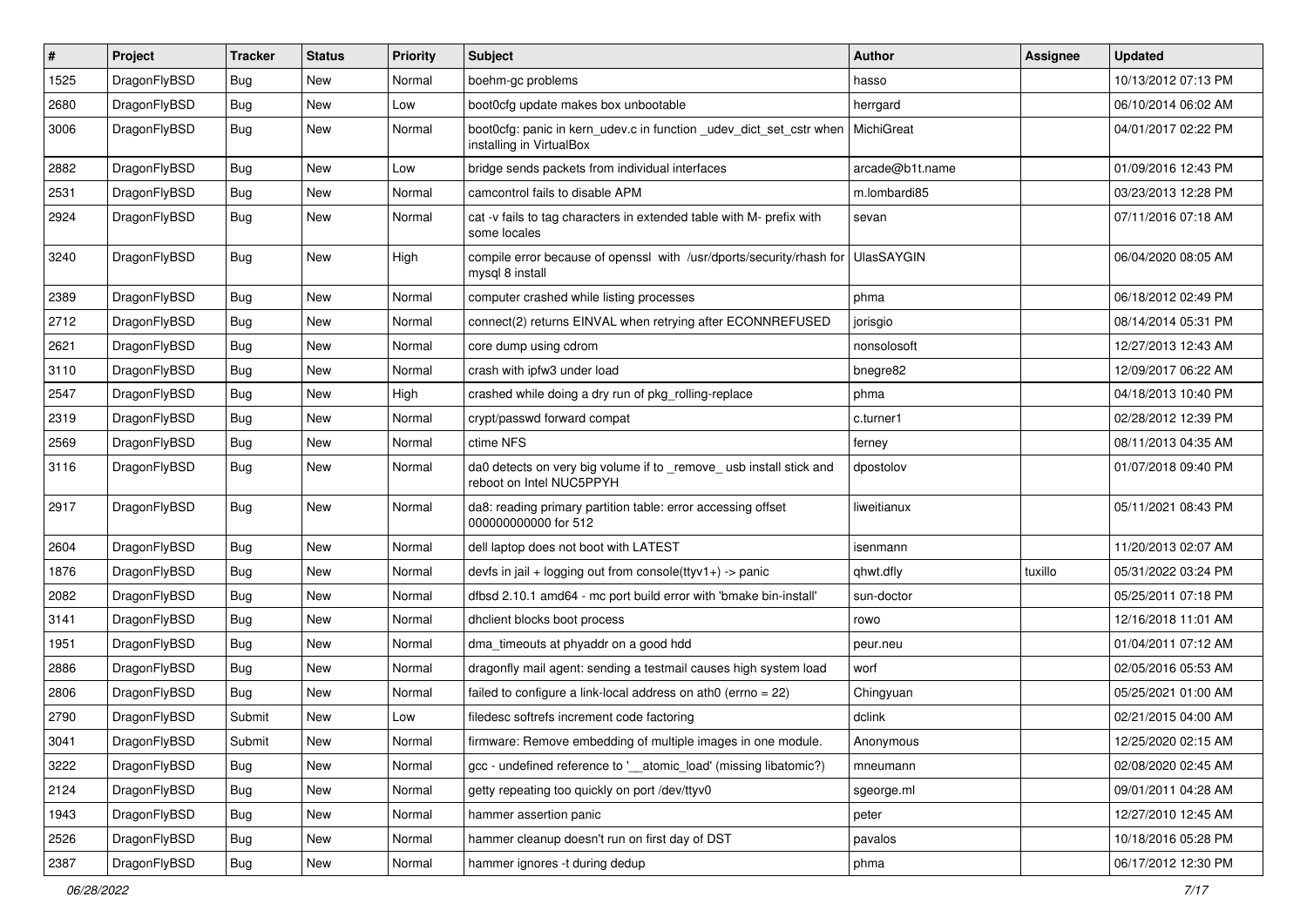| $\sharp$ | Project      | <b>Tracker</b> | <b>Status</b> | <b>Priority</b> | Subject                                                                              | <b>Author</b>     | Assignee | <b>Updated</b>      |
|----------|--------------|----------------|---------------|-----------------|--------------------------------------------------------------------------------------|-------------------|----------|---------------------|
| 2123     | DragonFlyBSD | Bug            | New           | Normal          | hammer is losing files                                                               | schmir            |          | 08/30/2011 07:56 PM |
| 2809     | DragonFlyBSD | Bug            | New           | Normal          | hammer mirror-stream                                                                 | masu              |          | 04/10/2015 12:33 AM |
| 1984     | DragonFlyBSD | Bug            | <b>New</b>    | Normal          | hammer mount fails after crash - HAMMER: FIFO record bad head<br>signature           | thomas.nikolajsen |          | 03/08/2011 06:57 PM |
| 2552     | DragonFlyBSD | Bug            | <b>New</b>    | Low             | hammer recovery should indicate progress                                             | phma              |          | 05/03/2013 12:13 AM |
| 2857     | DragonFlyBSD | Bug            | New           | Normal          | hammer stalls via bitcoin-qt                                                         | tkusumi           |          | 11/30/2015 06:52 AM |
| 3312     | DragonFlyBSD | Submit         | <b>New</b>    | Normal          | hammer2: redundant chain modify after chain creation                                 | tkusumi           |          | 05/15/2022 01:35 PM |
| 3316     | DragonFlyBSD | Bug            | New           | Normal          | hammer2_dirent_create() allows creating >1 dirents with the same<br>name             | tkusumi           |          | 06/05/2022 12:35 PM |
| 2140     | DragonFlyBSD | Bug            | New           | High            | hammer_io_delallocate panic with 'duplicate entry' message                           | ttw               |          | 10/07/2011 12:22 PM |
| 1714     | DragonFlyBSD | Bug            | <b>New</b>    | Low             | hwpmc                                                                                | alexh             | swildner | 08/18/2012 02:03 PM |
| 2598     | DragonFlyBSD | Bug            | New           | Normal          | i386 via USB Booting                                                                 | mbzadegan         |          | 10/21/2013 02:28 AM |
| 2329     | DragonFlyBSD | Bug            | <b>New</b>    | Normal          | ibm x3550 & acpi                                                                     | ano               |          | 06/03/2014 11:37 AM |
| 1946     | DragonFlyBSD | Bug            | New           | Normal          | ieee80211 panic                                                                      | pavalos           | josepht  | 01/27/2011 06:00 PM |
| 2182     | DragonFlyBSD | Bug            | New           | Normal          | if msk PHY FIFO underrun/overflow                                                    | nonsolosoft       |          | 09/03/2012 06:39 AM |
| 989      | DragonFlyBSD | Bug            | <b>New</b>    | Normal          | installer/fdisk trouble with wrapped values                                          | Discodestroyer    |          | 02/18/2014 06:27 AM |
| 2788     | DragonFlyBSD | Bug            | <b>New</b>    | Normal          | ioctl GSLICEINFO: Not working for vnode slice                                        | mneumann          |          | 02/12/2015 07:49 AM |
| 2972     | DragonFlyBSD | Bug            | <b>New</b>    | Normal          | ipfw3 "deny to me" does not work correctly                                           | mneumann          |          | 12/27/2016 12:11 PM |
| 1867     | DragonFlyBSD | Bug            | New           | Normal          | it(4) motherboard and fan problems                                                   | tuxillo           |          | 07/08/2011 10:48 AM |
| 1474     | DragonFlyBSD | Bug            | New           | Normal          | ithread 1 unexpectedly rescheduled                                                   | corecode          | tuxillo  | 05/11/2021 03:52 AM |
| 1964     | DragonFlyBSD | Bug            | New           | Normal          | iwn (panic assertion : wlan assert serialized)                                       | sjmm.ptr          | josepht  | 02/01/2011 12:57 PM |
| 2626     | DragonFlyBSD | Bug            | New           | Normal          | iwn driver drops with error: "firmware error 'iwn_intr: fatal firmware<br>error""    | rodyaj            |          | 01/09/2014 05:50 AM |
| 1949     | DragonFlyBSD | Bug            | <b>New</b>    | Normal          | iwn panic                                                                            | pavalos           |          | 01/30/2011 03:21 AM |
| 2735     | DragonFlyBSD | Bug            | <b>New</b>    | Urgent          | iwn panics SYSSASSERT                                                                | cnb               |          | 05/11/2021 03:55 AM |
| 2158     | DragonFlyBSD | Bug            | <b>New</b>    | Normal          | iwn panics with assertion on boot.                                                   | eocallaghan       |          | 10/24/2011 04:13 PM |
| 1532     | DragonFlyBSD | <b>Bug</b>     | <b>New</b>    | Low             | jemalloc doesn't work on DragonFly                                                   | hasso             | sjg      | 08/02/2011 01:14 AM |
| 2970     | DragonFlyBSD | Bug            | New           | Normal          | kernel 4.7: "Is -l" causes panic on UDF filesystem: "bgetvp -<br>overlapping buffer" | peeter            |          | 12/21/2016 02:46 AM |
| 1193     | DragonFlyBSD | <b>Bug</b>     | New           | Normal          | kernel doesn't recognize cdrom drive                                                 | nonsolosoft       |          | 01/25/2014 09:11 PM |
| 2042     | DragonFlyBSD | <b>Bug</b>     | <b>New</b>    | Normal          | kernel panic, when run boot0cfg                                                      | sepherosa         |          | 05/31/2022 03:01 PM |
| 2736     | DragonFlyBSD | <b>Bug</b>     | New           | High            | kernel panics on acpi_timer_probe function                                           | cnb               |          | 05/11/2021 03:55 AM |
| 1559     | DragonFlyBSD | <b>Bug</b>     | New           | Normal          | kernel trap                                                                          | phma              |          | 11/27/2021 08:43 AM |
| 3142     | DragonFlyBSD | Submit         | New           | Normal          | lib/libdmsg: Unbreak using new API EVP_CIPHER_CTX_new()                              | tkusumi           |          | 07/08/2018 04:18 AM |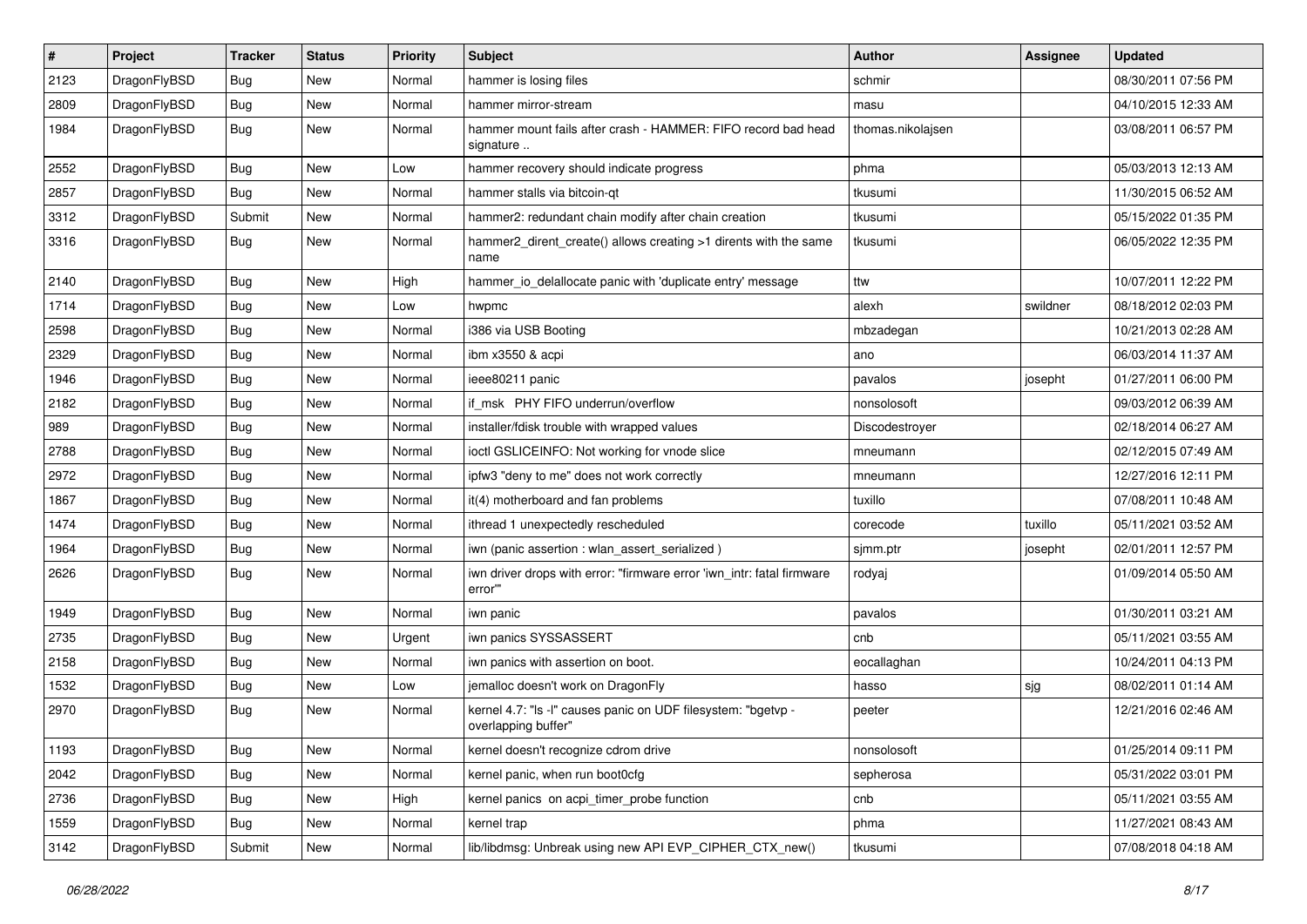| #    | Project      | <b>Tracker</b> | <b>Status</b> | <b>Priority</b> | <b>Subject</b>                                                                                           | Author                 | Assignee  | <b>Updated</b>      |
|------|--------------|----------------|---------------|-----------------|----------------------------------------------------------------------------------------------------------|------------------------|-----------|---------------------|
| 2544 | DragonFlyBSD | Bug            | New           | Normal          | live DVD system boot (menu option 1) caused db> prompt on<br>PE1950                                      | estrabd                |           | 05/11/2021 03:54 AM |
| 2141 | DragonFlyBSD | <b>Bug</b>     | <b>New</b>    | Urgent          | loader and/or documentation broken                                                                       | sjg                    |           | 01/20/2012 10:51 AM |
| 2936 | DragonFlyBSD | Bug            | <b>New</b>    | Normal          | loader.efi crashes while loading kernel                                                                  | spaceille              |           | 08/20/2016 06:17 AM |
| 1942 | DragonFlyBSD | <b>Bug</b>     | <b>New</b>    | Normal          | locking against myself in getcacheblk()?                                                                 | qhwt.dfly              |           | 05/31/2022 02:15 PM |
| 2008 | DragonFlyBSD | <b>Bug</b>     | New           | Normal          | lwkt_setcpu_remote: td->td_flags 00800621 console flood                                                  | pavalos                |           | 03/06/2011 09:37 PM |
| 2874 | DragonFlyBSD | Bug            | <b>New</b>    | Normal          | make world DESTDIR=/emptydir fails                                                                       | pascii                 |           | 12/25/2015 07:04 AM |
| 1556 | DragonFlyBSD | <b>Bug</b>     | New           | Normal          | many processes stuck in "hmrrcm", system unusable                                                        | corecode               | tuxillo   | 05/11/2021 03:52 AM |
| 2609 | DragonFlyBSD | Bug            | <b>New</b>    | Normal          | master: panic: assertion<br>"LWKT_TOKEN_HELD_ANY(vm_object_token(object))" failed in<br>swp_pager_lookup | thomas.nikolajsen      |           | 11/28/2013 11:36 AM |
| 2265 | DragonFlyBSD | Bug            | <b>New</b>    | Normal          | mbsrtowcs does not properly handle invalid mbstate_t in ps                                               | c.turner1              | swildner  | 01/10/2012 07:56 PM |
| 3283 | DragonFlyBSD | <b>Bug</b>     | <b>New</b>    | Normal          | mknodat() cannot create FIFOs                                                                            | bhaible                |           | 07/10/2021 03:34 AM |
| 1538 | DragonFlyBSD | <b>Bug</b>     | New           | Low             | mountroot should probe file systems                                                                      | corecode               | alexh     | 11/24/2010 06:35 PM |
| 1935 | DragonFlyBSD | Bug            | <b>New</b>    | Normal          | mouse does not work after switching between x and console                                                | shamaz                 |           | 12/13/2010 10:06 AM |
| 2618 | DragonFlyBSD | <b>Bug</b>     | New           | Normal          | mouse problem on RELEASE-3 6 0                                                                           | FilippoMo              |           | 12/20/2013 03:26 AM |
| 2620 | DragonFlyBSD | Bug            | <b>New</b>    | Normal          | moused problem                                                                                           | FilippoMo              |           | 12/20/2013 10:32 AM |
| 1874 | DragonFlyBSD | Bug            | <b>New</b>    | Normal          | mpd listening on all IPs, accepting only on one                                                          | rumcic                 |           | 05/08/2011 01:01 PM |
| 2687 | DragonFlyBSD | Bug            | <b>New</b>    | Normal          | natacontrol software RAID in installer                                                                   | csmelosky              |           | 06/22/2014 12:03 PM |
| 2324 | DragonFlyBSD | Bug            | <b>New</b>    | Normal          | natacotrol support > 2TB not working even after the ftigeot patch                                        | zenny                  |           | 03/03/2012 01:00 AM |
| 1185 | DragonFlyBSD | <b>Bug</b>     | New           | High            | need a tool to merge changes into /etc                                                                   | wa1ter                 |           | 02/18/2014 06:02 AM |
| 2104 | DragonFlyBSD | Bug            | <b>New</b>    | Normal          | network configuration seg. fault on install CD                                                           | navratil               |           | 07/26/2011 07:55 AM |
| 2403 | DragonFlyBSD | <b>Bug</b>     | <b>New</b>    | Low             | newfs -E doesn't handle /dev/serno device names properly                                                 | ftigeot                |           | 08/17/2012 05:07 AM |
| 3225 | DragonFlyBSD | <b>Bug</b>     | New           | Normal          | nfsd freeze when using qemu                                                                              | tse                    |           | 03/17/2020 11:52 AM |
| 2489 | DragonFlyBSD | Bug            | New           | Normal          | nmalloc doesn't cache VA for allocations > 8KB                                                           | vsrinivas              |           | 06/10/2014 05:51 AM |
| 2490 | DragonFlyBSD | Bug            | <b>New</b>    | Normal          | nmalloc should color addresses to avoid cache bank conflictsw                                            | vsrinivas              |           | 06/10/2014 05:51 AM |
| 2113 | DragonFlyBSD | <b>Bug</b>     | New           | Normal          | nmalloc threaded program fork leak                                                                       | vsrinivas              | vsrinivas | 08/11/2011 07:25 PM |
| 2890 | DragonFlyBSD | Bug            | New           | Normal          | not able to boot usb installer on Toshiba Chromebook 2                                                   | johnnywhishbone        |           | 02/22/2016 03:42 AM |
| 2099 | DragonFlyBSD | Bug            | New           | Normal          | page fault panic in vm system                                                                            | pavalos                |           | 07/10/2011 08:51 AM |
| 3051 | DragonFlyBSD | Bug            | New           | Normal          | panic DragonFly v4.8.1-RELEASE by mounting a malformed NTFS<br>image [12.000]                            | open.source@ribose.com |           | 08/14/2017 03:20 AM |
| 3052 | DragonFlyBSD | Bug            | New           | Normal          | panic DragonFly v4.8.1-RELEASE by mounting a malformed NTFS<br>image [64.000]                            | open.source@ribose.com |           | 08/14/2017 03:22 AM |
| 3049 | DragonFlyBSD | <b>Bug</b>     | New           | Normal          | panic DragonFly v4.8.1-RELEASE by mounting a malformed<br>msdosfs image [12.128]                         | open.source@ribose.com |           | 08/14/2017 02:53 AM |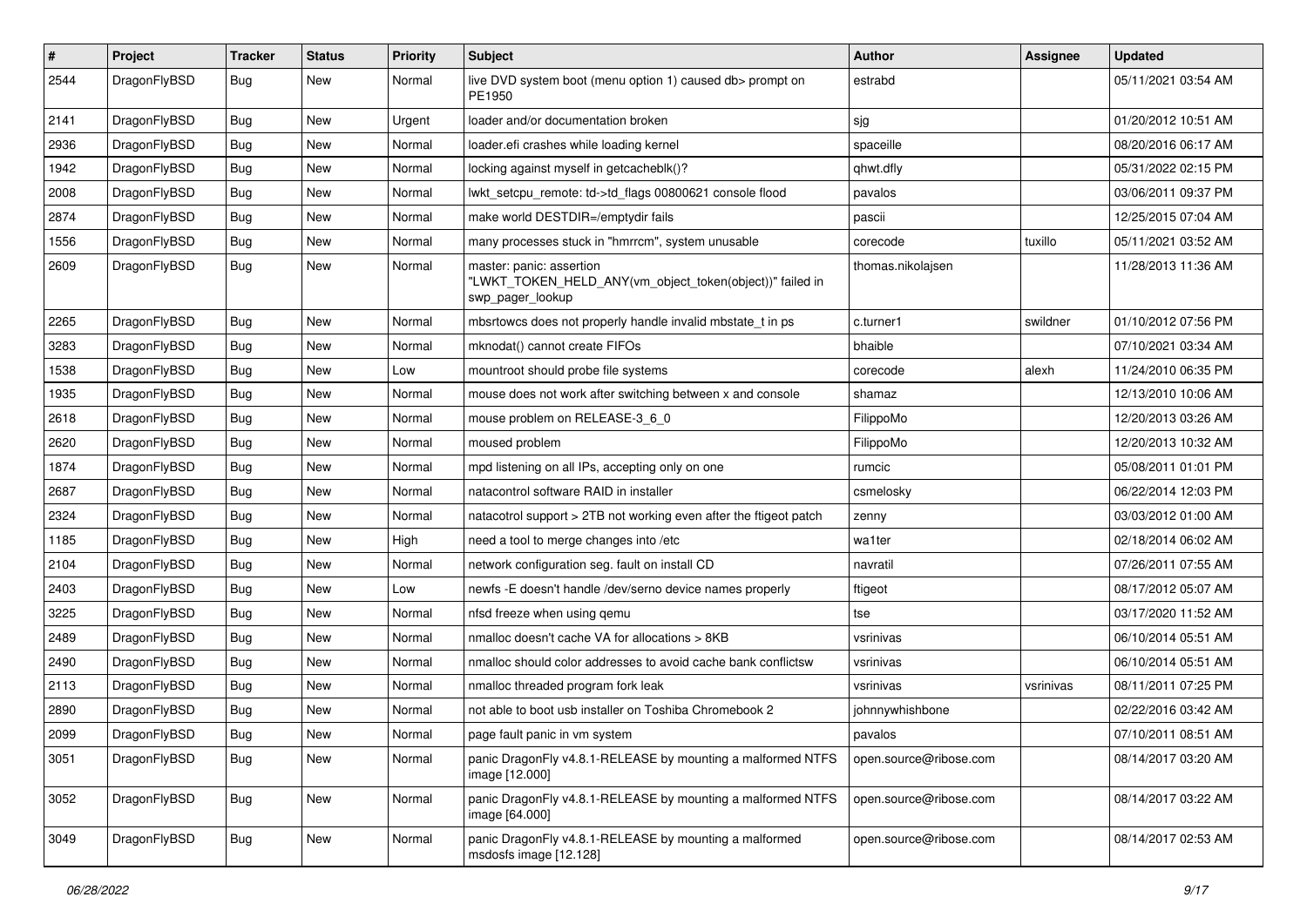| $\vert$ # | Project      | <b>Tracker</b> | <b>Status</b> | <b>Priority</b> | <b>Subject</b>                                                                                                                                                                                    | Author            | Assignee  | <b>Updated</b>      |
|-----------|--------------|----------------|---------------|-----------------|---------------------------------------------------------------------------------------------------------------------------------------------------------------------------------------------------|-------------------|-----------|---------------------|
| 1826      | DragonFlyBSD | <b>Bug</b>     | <b>New</b>    | Normal          | panic during boot: assertion so->so_port  in tcp_input                                                                                                                                            | ftigeot           |           | 05/15/2022 11:05 AM |
| 3036      | DragonFlyBSD | <b>Bug</b>     | <b>New</b>    | Normal          | panic in icmp_redirect_start() ASSERT_IN_NETISR(0)                                                                                                                                                | tautolog          |           | 05/11/2017 07:27 PM |
| 2164      | DragonFlyBSD | <b>Bug</b>     | New           | Normal          | panic on reboot from usb.                                                                                                                                                                         | eocallaghan       |           | 10/27/2011 09:29 AM |
| 1861      | DragonFlyBSD | Bug            | <b>New</b>    | Normal          | panic via kprintf (lockmgr called in a hard section)                                                                                                                                              | vsrinivas         |           | 10/11/2010 12:56 AM |
| 2645      | DragonFlyBSD | Bug            | <b>New</b>    | Normal          | panic with dsched fq and ioprio                                                                                                                                                                   | jyoung15          |           | 02/20/2014 07:29 AM |
| 2369      | DragonFlyBSD | <b>Bug</b>     | New           | Normal          | panic: Bad link elm 0xffffffe07edf6068 next->prev != elm                                                                                                                                          | jaydg             |           | 08/15/2012 03:04 AM |
| 1818      | DragonFlyBSD | Bug            | <b>New</b>    | Normal          | panic: Bad tailq NEXT (kqueue issue ?)                                                                                                                                                            | ftigeot           |           | 05/15/2022 11:40 AM |
| 2520      | DragonFlyBSD | Bug            | New           | Normal          | panic: assertion "IS_SERIALIZED((ifp->if_serializer))" failed in<br>if default serialize assert at /usr/src/sys/net/if.c:437                                                                      | ano               |           | 03/09/2013 12:14 AM |
| 3035      | DragonFlyBSD | <b>Bug</b>     | New           | Normal          | panic: assertion "cpu >= 0 && cpu < ncpus" failed in netisr_cpuport<br>at /usr/src/sys/net/netisr2.h:87                                                                                           | masu              |           | 05/11/2017 01:24 AM |
| 2453      | DragonFlyBSD | Bug            | <b>New</b>    | Normal          | panic: assertion "gd->gd spinlocks == $0$ " failed                                                                                                                                                | Johannes.Hofmann  |           | 11/12/2012 12:54 PM |
| 2436      | DragonFlyBSD | Bug            | <b>New</b>    | Normal          | panic: assertion "lp->lwp_qcpu == dd->cpuid" failed in<br>dfly_acquire_curproc                                                                                                                    | thomas.nikolajsen |           | 01/23/2013 11:07 AM |
| 2254      | DragonFlyBSD | Bug            | <b>New</b>    | Normal          | panic: assertion "ref < &td->td_toks_end" failed in lwkt_gettoken at<br>/usr/src/sys/kern/lwkt_token.c:588                                                                                        | eocallaghan       |           | 12/05/2011 10:21 PM |
| 2245      | DragonFlyBSD | Bug            | New           | Normal          | panic: assertion "ref < &td->td_toks_end" failed in lwkt_gettoken at<br>/usr/src/sys/kern/lwkt_token.c:588                                                                                        | juanfra684        |           | 11/22/2011 07:41 PM |
| 1917      | DragonFlyBSD | <b>Bug</b>     | New           | Normal          | panic: assertion: (RB_EMPTY(&ip->rec_tree) && (ip->flags &<br>HAMMER_INODE_XDIRTY) == 0)    (!RB_EMPTY(&ip->rec_tree)<br>&& (ip->flags & HAMMER_INODE_XDIRTY) != 0) in<br>hammer_flush_inode_done | qhwt.dfly         |           | 11/24/2010 03:23 AM |
| 2085      | DragonFlyBSD | Bug            | <b>New</b>    | Normal          | panic: assertion: (m->flags & PG_MAPPED) == 0 in<br>vm_page_free_toq                                                                                                                              | vsrinivas         |           | 06/10/2011 07:48 AM |
| 1769      | DragonFlyBSD | Bug            | New           | Normal          | panic: assertion: _tp->tt_msg->tt_cpuid == mycpuid in<br>tcp_callout_active                                                                                                                       | pavalos           | sjg       | 05/15/2022 11:07 AM |
| 1913      | DragonFlyBSD | Bug            | New           | Normal          | panic: assertion: ip->flush_state != HAMMER_FST_FLUSH in<br>hammer flush inode core                                                                                                               | swildner          |           | 11/20/2010 05:27 PM |
| 1944      | DragonFlyBSD | Bug            | <b>New</b>    | Normal          | panic: backing_object 0xdea7b258 was somehow re-referenced<br>during collapse!                                                                                                                    | sepherosa         |           | 12/27/2010 02:06 AM |
| 2048      | DragonFlyBSD | <b>Bug</b>     | <b>New</b>    | Normal          | panic: ffs_sync: rofs mod                                                                                                                                                                         | pavalos           |           | 04/12/2011 05:45 AM |
| 2370      | DragonFlyBSD | <b>Bug</b>     | New           | Normal          | panic: ffs_valloc: dup alloc                                                                                                                                                                      | marino            | vsrinivas | 02/01/2013 09:28 AM |
| 3245      | DragonFlyBSD | <b>Bug</b>     | New           | Normal          | panic: free: guard1x fail, i915 load from loader.conf                                                                                                                                             | polachok          |           | 08/21/2020 10:36 AM |
| 2080      | DragonFlyBSD | <b>Bug</b>     | New           | Normal          | panic: lockmgr thrd sleep: called from interrupt, ipi, or hard code<br>section                                                                                                                    | rumcic            |           | 05/30/2011 05:06 PM |
| 1634      | DragonFlyBSD | Bug            | New           | Normal          | panic: spin lock: 0xe4ad1320, indefinitive wait!                                                                                                                                                  | elekktretterr     |           | 01/19/2015 03:21 AM |
| 1969      | DragonFlyBSD | Bug            | New           | Normal          | pf-related network problem                                                                                                                                                                        | pavalos           | lentferj  | 02/01/2011 06:57 PM |
| 2586      | DragonFlyBSD | <b>Bug</b>     | New           | Normal          | pf: "modulate" state seems problematic                                                                                                                                                            | srussell          |           | 09/25/2013 07:36 PM |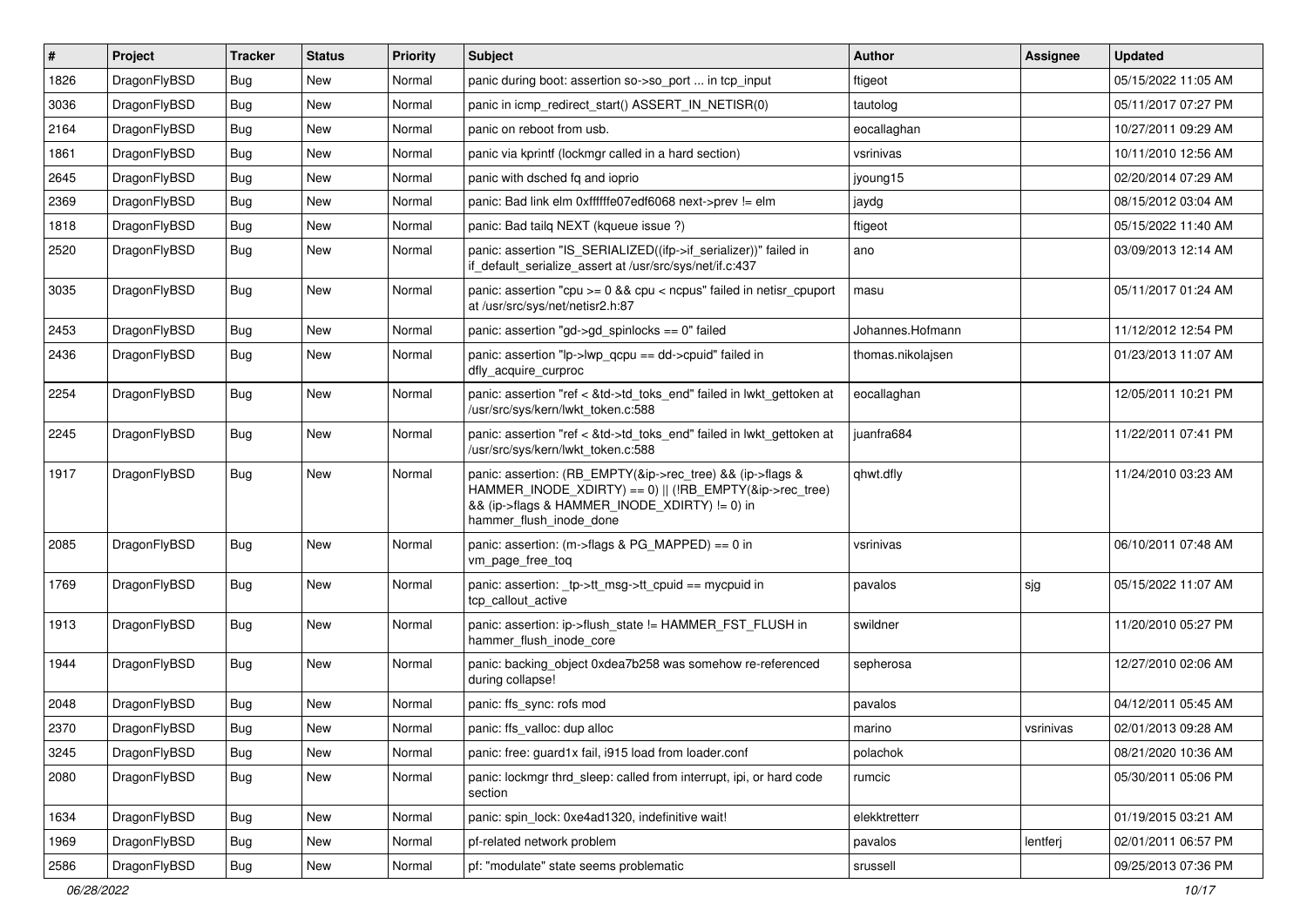| $\vert$ # | Project      | <b>Tracker</b> | <b>Status</b> | <b>Priority</b> | <b>Subject</b>                                                                                                 | Author          | Assignee | <b>Updated</b>      |
|-----------|--------------|----------------|---------------|-----------------|----------------------------------------------------------------------------------------------------------------|-----------------|----------|---------------------|
| 3228      | DragonFlyBSD | <b>Bug</b>     | <b>New</b>    | Low             | pfi kif unref: state refcount $\leq$ 0 in dmesg                                                                | justin          |          | 03/05/2021 06:39 AM |
| 2075      | DragonFlyBSD | <b>Bug</b>     | <b>New</b>    | Normal          | pflogd on x86 64                                                                                               | fanch           |          | 05/16/2011 04:04 PM |
| 1440      | DragonFlyBSD | <b>Bug</b>     | <b>New</b>    | Normal          | ptrace/gdb doesn't work after process blocks SIGTRAP                                                           | corecode        | tuxillo  | 05/11/2021 03:52 AM |
| 3238      | DragonFlyBSD | Bug            | <b>New</b>    | Normal          | race conditions when printing from vkernel console                                                             | piecuch         |          | 05/19/2020 02:50 PM |
| 2045      | DragonFlyBSD | <b>Bug</b>     | <b>New</b>    | Normal          | ral(4): Fatal trap 12: page fault while in kernel mode (two panics)                                            | herrgard        |          | 11/03/2011 05:34 PM |
| 2292      | DragonFlyBSD | <b>Bug</b>     | New           | Normal          | re interface with jumbo frames (mtu larger than 1500) hangs after<br>some traffic                              | Anonymous       |          | 01/31/2012 12:11 AM |
| 2331      | DragonFlyBSD | <b>Bug</b>     | New           | Normal          | reading mouse mode from unopen file descriptor hangs mouse<br>driver                                           | phma            |          | 03/14/2012 09:43 AM |
| 3170      | DragonFlyBSD | Bug            | <b>New</b>    | Normal          | repeatable nfsd crash                                                                                          | tse             |          | 06/11/2020 05:52 AM |
| 3217      | DragonFlyBSD | <b>Bug</b>     | <b>New</b>    | Normal          | rescue tools: make install fails if rescue folder doesn't exist                                                | dfbsd           |          | 11/27/2019 08:16 PM |
| 2199      | DragonFlyBSD | Bug            | New           | Normal          | screen segfaults if utmpx isn't present                                                                        | pavalos         |          | 11/15/2011 10:52 PM |
| 2877      | DragonFlyBSD | <b>Bug</b>     | <b>New</b>    | Low             | sed fails when working with UTF-8 locale and non-UTF symbols                                                   | arcade@b1t.name |          | 12/30/2015 11:20 AM |
| 2167      | DragonFlyBSD | <b>Bug</b>     | <b>New</b>    | Normal          | shutdown/reboot fails after uptime msg                                                                         | marino          |          | 11/28/2011 03:01 AM |
| 2252      | DragonFlyBSD | Bug            | <b>New</b>    | Low             | snd hda not useable if loaded via /boot/loader.conf                                                            | xbit            | swildner | 12/14/2011 12:23 AM |
| 2136      | DragonFlyBSD | <b>Bug</b>     | <b>New</b>    | Normal          | socketpair() doesn't free file descriptors on copyout failure                                                  | vsrinivas       |          | 04/05/2013 09:13 AM |
| 2746      | DragonFlyBSD | Bug            | New           | Normal          | some fraction of xterms started from the xmonad window manager<br>get killed with SIGALRM                      | isenmann        | profmakx | 12/28/2014 02:51 AM |
| 2067      | DragonFlyBSD | <b>Bug</b>     | <b>New</b>    | Normal          | sound/pcm: "play interrupt timeout, channel dead"                                                              | matthiasr       |          | 05/11/2021 03:55 AM |
| 2055      | DragonFlyBSD | Bug            | <b>New</b>    | Normal          | $ssh + IPV6 + bridge \Rightarrow connection freezes$                                                           | steve           |          | 04/24/2011 07:13 PM |
| 2557      | DragonFlyBSD | Bug            | New           | Normal          | stock 3.4.1 kernel halts during booting if dm and dm_target_crypt<br>are loaded and RAID controller is present | phma            |          | 05/12/2013 10:38 PM |
| 2297      | DragonFlyBSD | Bug            | <b>New</b>    | Normal          | strange NFS (client) error messages / problems                                                                 | Anonymous       |          | 02/19/2012 02:59 PM |
| 3209      | DragonFlyBSD | <b>Bug</b>     | New           | Normal          | svc has some minor bugs                                                                                        | arcade@b1t.name |          | 10/24/2019 09:08 AM |
| 2892      | DragonFlyBSD | Bug            | <b>New</b>    | Normal          | swap pager:indefinite wait bufferf error                                                                       | lhmwzy          |          | 02/21/2016 10:32 PM |
| 3018      | DragonFlyBSD | <b>Bug</b>     | <b>New</b>    | Normal          | sys/bus/u4b/wlan/if run.c:5464]: (style) Redundant condition                                                   | dcb             |          | 04/11/2017 11:26 AM |
| 3022      | DragonFlyBSD | <b>Bug</b>     | <b>New</b>    | Normal          | sys/dev/netif/ath/ath/if ath.c:2142: strange bitmask?                                                          | dcb             |          | 04/11/2017 11:49 AM |
| 3076      | DragonFlyBSD | Bug            | New           | Normal          | sys/dev/netif/ig_hal/e1000_ich8lan.c:1594: sanity checking mixup?                                              | dcb             |          | 10/11/2017 01:58 AM |
| 3024      | DragonFlyBSD | <b>Bug</b>     | New           | Low             | sys/dev/netif/wi/if wi.c:1090]: (style) Redundant condition                                                    | dcb             |          | 04/11/2017 11:56 AM |
| 3025      | DragonFlyBSD | <b>Bug</b>     | New           | Normal          | sys/dev/powermng/powernow/powernow.c:284: bad comparison?                                                      | dcb             |          | 09/23/2017 07:45 AM |
| 2248      | DragonFlyBSD | <b>Bug</b>     | New           | Normal          | sysctl panic                                                                                                   | pavalos         |          | 11/23/2011 06:23 PM |
| 731       | DragonFlyBSD | <b>Bug</b>     | New           | Normal          | system freeze on "slice too large"                                                                             | corecode        | tuxillo  | 06/25/2022 04:01 AM |
| 1920      | DragonFlyBSD | <b>Bug</b>     | New           | High            | system hangs                                                                                                   | zhtw            |          | 11/22/2010 08:59 AM |
| 3252      | DragonFlyBSD | <b>Bug</b>     | New           | Normal          | tcsetattr/tcgetattr set errno incorrectly on non-TTY                                                           | tonyc           |          | 10/26/2020 09:34 PM |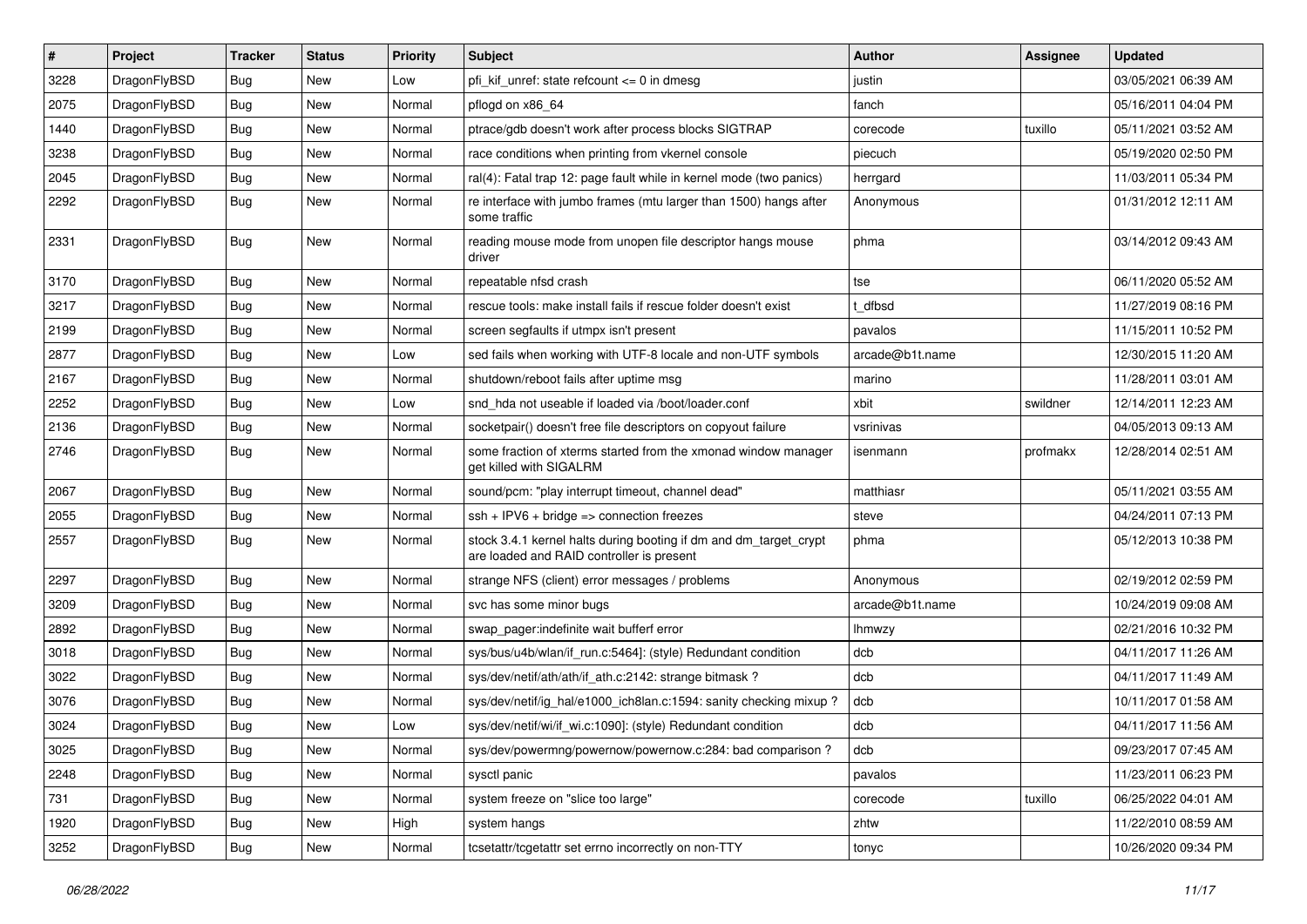| $\sharp$ | Project      | <b>Tracker</b> | <b>Status</b> | <b>Priority</b> | Subject                                                                                   | Author             | <b>Assignee</b> | <b>Updated</b>      |
|----------|--------------|----------------|---------------|-----------------|-------------------------------------------------------------------------------------------|--------------------|-----------------|---------------------|
| 3196     | DragonFlyBSD | Bug            | New           | Normal          | test issue after redmine upgrade (2)                                                      | tuxillo            |                 | 07/05/2019 04:33 AM |
| 3184     | DragonFlyBSD | Bug            | <b>New</b>    | Normal          | tsleep(9) return value when PCATCH specified                                              | tkusumi            |                 | 04/03/2019 06:49 AM |
| 3239     | DragonFlyBSD | <b>Bug</b>     | New           | Normal          | unable to SIGKILL glitched emacs                                                          | piecuch            |                 | 05/26/2020 03:30 AM |
| 2708     | DragonFlyBSD | Bug            | <b>New</b>    | Normal          | unable to send TCP nor UDP on age(4) interface                                            | dermiste           |                 | 05/11/2021 03:54 AM |
| 3282     | DragonFlyBSD | Bug            | <b>New</b>    | Normal          | unexpected errno value from fopen()                                                       | bhaible            |                 | 07/10/2021 03:34 AM |
| 3132     | DragonFlyBSD | Bug            | <b>New</b>    | Low             | unifdef mined                                                                             | bcallah            |                 | 04/26/2018 08:34 PM |
| 3206     | DragonFlyBSD | Submit         | New           | Normal          | update psm/kbd to FreeBSD 12.0 code                                                       | htse               |                 | 10/05/2019 03:49 PM |
| 2224     | DragonFlyBSD | Bug            | New           | Normal          | v2.13.0.291.gaa7ec - Panic on fq while installing world                                   | tuxillo            |                 | 11/18/2011 01:40 AM |
| 2493     | DragonFlyBSD | <b>Bug</b>     | <b>New</b>    | Normal          | vidcontrol: invalid video mode name                                                       | Svarov             |                 | 01/24/2013 09:55 AM |
| 2577     | DragonFlyBSD | Bug            | <b>New</b>    | Normal          | virtio-blk iops performance is cpu limited on high end devices                            | gjs278             | vsrinivas       | 08/01/2013 02:28 PM |
| 2154     | DragonFlyBSD | Bug            | New           | Normal          | vkernel copyout() doesn't return EFAULT on error                                          | vsrinivas          |                 | 10/20/2011 03:53 AM |
| 1850     | DragonFlyBSD | Bug            | <b>New</b>    | Normal          | volume-add on hammer root fs panic                                                        | Johannes.Hofmann   |                 | 04/18/2019 04:27 AM |
| 3231     | DragonFlyBSD | Bug            | New           | Normal          | wifi drops on 5.8                                                                         | tse                |                 | 04/06/2020 05:08 AM |
| 1941     | DragonFlyBSD | Bug            | New           | Normal          | wlan config crash                                                                         | abandon.every.hope |                 | 12/24/2010 07:54 PM |
| 2412     | DragonFlyBSD | <b>Bug</b>     | <b>New</b>    | Normal          | wlan0 fails to get address via dhclient                                                   | nonsolosoft        |                 | 08/30/2012 05:55 AM |
| 2840     | DragonFlyBSD | <b>Bug</b>     | New           | Normal          | wrong voltage is reported                                                                 | yellowrabbit2010   |                 | 09/11/2015 06:09 PM |
| 3219     | DragonFlyBSD | Bug            | <b>New</b>    | Normal          | x11/xorg port can not be build                                                            | <b>UlasSAYGIN</b>  |                 | 03/31/2020 08:57 AM |
| 725      | DragonFlyBSD | <b>Bug</b>     | In Progress   | Low             | 'make distribution' fails w/'ro' /usr/obj                                                 | c.turner           |                 | 03/09/2013 01:01 PM |
| 604      | DragonFlyBSD | <b>Bug</b>     | In Progress   | Normal          | 1.8.1-RELEASE - clock runs fast on mainboard ASUS P5A-B                                   | yeti               |                 | 05/11/2021 03:55 AM |
| 1181     | DragonFlyBSD | <b>Bug</b>     | In Progress   | Normal          | ACX111 panic                                                                              | elekktretterr      |                 | 05/11/2021 04:00 AM |
| 3295     | DragonFlyBSD | <b>Bug</b>     | In Progress   | Normal          | Adapt devel/libvirt for nvmm                                                              | tuxillo            | tuxillo         | 11/03/2021 04:56 PM |
| 1148     | DragonFlyBSD | <b>Bug</b>     | In Progress   | Low             | BCM4311 wireless network adapter detected but not functional                              | archimedes.gaviola |                 | 05/11/2021 04:00 AM |
| 3113     | DragonFlyBSD | <b>Bug</b>     | In Progress   | Urgent          | Booting vKernel fails due being out of swap space                                         | tcullen            |                 | 05/11/2021 04:14 AM |
| 1302     | DragonFlyBSD | <b>Bug</b>     | In Progress   | Normal          | Checkpoint regression?                                                                    | sjg                | sjg             | 07/10/2013 05:22 PM |
| 2358     | DragonFlyBSD | <b>Bug</b>     | In Progress   | Normal          | DFBSD v3.0.2.32.g928ca - panic: hammer: insufficient undo FIFO<br>space!                  | tuxillo            | tuxillo         | 05/10/2021 02:50 AM |
| 2345     | DragonFlyBSD | <b>Bug</b>     | In Progress   | Normal          | DFBSD v3.1.0.457.gd679f - NFS panic on diskless station                                   | tuxillo            |                 | 04/07/2012 05:22 PM |
| 2351     | DragonFlyBSD | <b>Bug</b>     | In Progress   | Normal          | DFBSD v3.1.0.579.g44ccf - Stuck during startup, random freezes                            | tuxillo            |                 | 04/24/2012 08:21 AM |
| 2499     | DragonFlyBSD | Bug            | In Progress   | Urgent          | DRAGONFLY_3_2 lockd not responding correctly                                              | Nerzhul            |                 | 01/22/2013 12:47 PM |
| 3299     | DragonFlyBSD | <b>Bug</b>     | In Progress   | Normal          | DragonFlyBSD reports utterly wrong uptime (most of the time, right<br>after booting in)   | adrian             |                 | 11/11/2021 01:43 PM |
| 1669     | DragonFlyBSD | <b>Bug</b>     | In Progress   | Normal          | Drive wont open using button                                                              | elekktretterr      |                 | 02/29/2012 12:05 PM |
| 1749     | DragonFlyBSD | <b>Bug</b>     | In Progress   | Normal          | HAMMER fsstress panic in hammer_flush_inode_core<br>'ip->flush_state != HAMMER_FST_FLUSH' | vsrinivas          |                 | 05/11/2021 04:06 AM |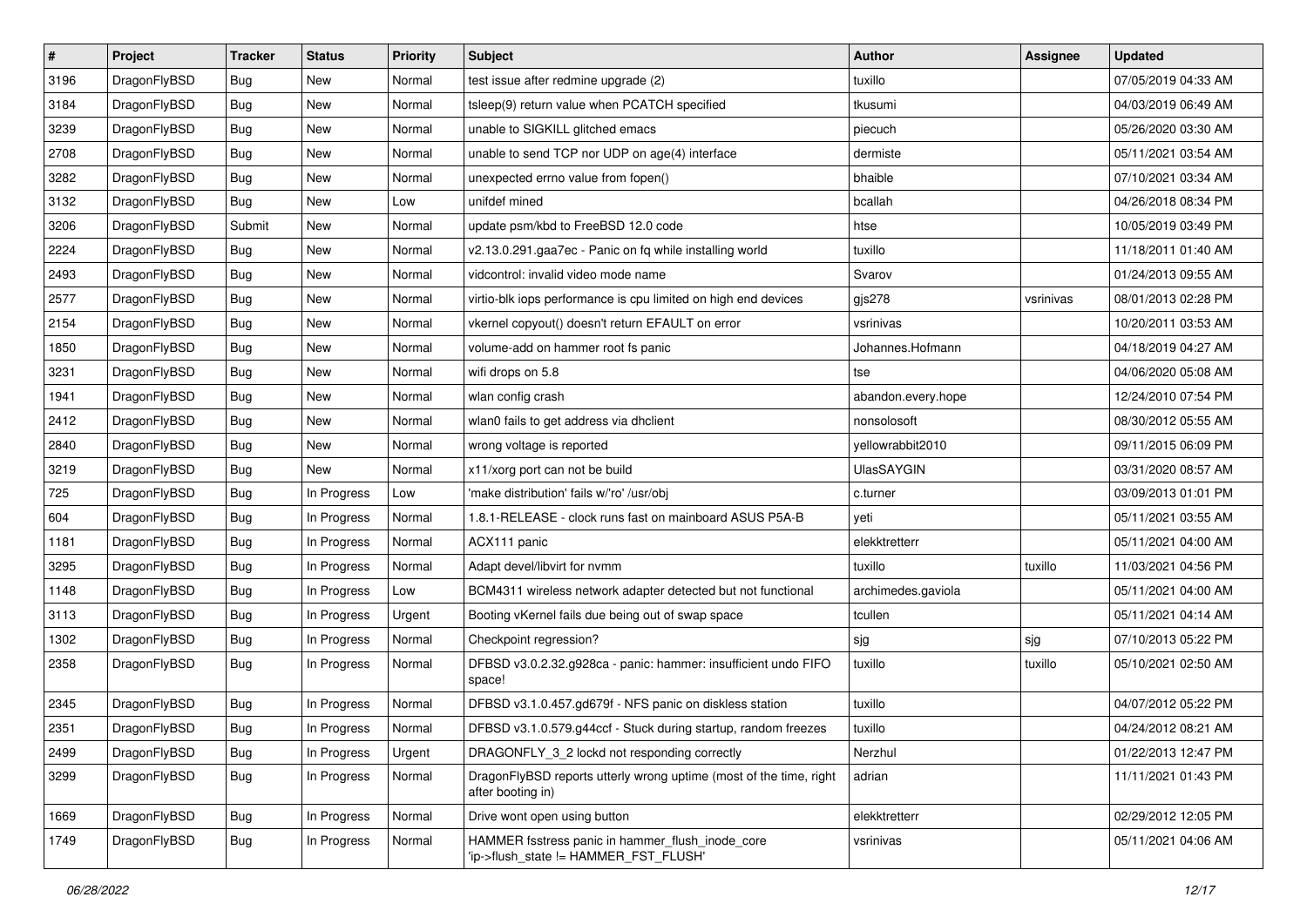| #    | Project      | <b>Tracker</b> | <b>Status</b> | <b>Priority</b> | Subject                                                                                                   | Author        | Assignee  | <b>Updated</b>      |
|------|--------------|----------------|---------------|-----------------|-----------------------------------------------------------------------------------------------------------|---------------|-----------|---------------------|
| 1744 | DragonFlyBSD | <b>Bug</b>     | In Progress   | Normal          | HAMMER fsstress panic in hammer_setup_child_callback                                                      | vsrinivas     |           | 05/11/2021 04:05 AM |
| 1469 | DragonFlyBSD | <b>Bug</b>     | In Progress   | Normal          | Hammer history security concern                                                                           | corecode      | tuxillo   | 05/11/2021 03:52 AM |
| 3269 | DragonFlyBSD | Bug            | In Progress   | Normal          | Is double-buffer'd buf still required by HAMMER2 ?                                                        | tkusumi       |           | 05/12/2021 04:09 PM |
| 2414 | DragonFlyBSD | <b>Bug</b>     | In Progress   | Normal          | Lenovo S10 acpi freeze (not new)                                                                          | davshao       |           | 05/11/2021 04:13 AM |
| 168  | DragonFlyBSD | <b>Bug</b>     | In Progress   | Normal          | Livelocked limit engaged while trying to setup IPW wireless                                               | mschacht      | sepherosa | 05/11/2021 04:05 AM |
| 1502 | DragonFlyBSD | <b>Bug</b>     | In Progress   | Normal          | Lock while deleting files from nohistory HAMMER directories                                               | hasso         |           | 03/10/2013 04:28 AM |
| 3111 | DragonFlyBSD | <b>Bug</b>     | In Progress   | High            | Mouse lags every second heavily under X11                                                                 | mneumann      |           | 12/12/2017 09:46 PM |
| 3310 | DragonFlyBSD | <b>Bug</b>     | In Progress   | Normal          | NVMM+QEMU fail to boot with UEFI: Mem Assist Failed<br>[gpa=0xfffffff0]                                   | liweitianux   |           | 01/11/2022 03:22 PM |
| 3317 | DragonFlyBSD | <b>Bug</b>     | In Progress   | Normal          | Network vtnet0 not working on Hetzner cloud                                                               | mneumann      |           | 06/18/2022 03:55 AM |
| 884  | DragonFlyBSD | <b>Bug</b>     | In Progress   | High            | Performance/memory problems under filesystem IO load                                                      | hasso         |           | 05/11/2021 03:50 AM |
| 2819 | DragonFlyBSD | <b>Bug</b>     | In Progress   | Normal          | Random micro system freezes after a week of uptime                                                        | ftigeot       | dillon    | 08/16/2015 08:46 PM |
| 2731 | DragonFlyBSD | <b>Bug</b>     | In Progress   | Normal          | Screen full of random colors when starting Xorg with Intel Haswell<br>HD Graphics P4600                   | jkatzmaier    |           | 11/12/2014 04:08 PM |
| 3318 | DragonFlyBSD | <b>Bug</b>     | In Progress   | Normal          | Segmenation fault when a process resumed with checkpt exits                                               | zabolekar     | tuxillo   | 06/18/2022 08:24 AM |
| 3160 | DragonFlyBSD | Submit         | In Progress   | Normal          | State the implementation difference in pkill/pgrep manual                                                 | sevan         | tuxillo   | 06/03/2022 05:15 PM |
| 1336 | DragonFlyBSD | Bug            | In Progress   | Normal          | Still looking for reports of missed directory entries w/ HAMMER                                           | dillon        |           | 05/11/2021 04:00 AM |
| 2391 | DragonFlyBSD | Bug            | In Progress   | Normal          | System lock with ahci and acpi enabled on ATI RS690 chipset with<br>SMB600 sata controller                | jorisgio      | vadaszi   | 06/03/2015 03:51 PM |
| 998  | DragonFlyBSD | Bug            | In Progress   | Normal          | Unconfiguring a vn while it is mounted                                                                    | rumcic        | tuxillo   | 05/11/2021 04:00 AM |
| 3031 | DragonFlyBSD | Submit         | In Progress   | Normal          | Update drm/radeon to Linux 4.7.10 as much as possible                                                     | davshao       | ftigeot   | 08/19/2021 12:33 PM |
| 3145 | DragonFlyBSD | Submit         | In Progress   | Normal          | Update libelf to FreeBSD 12 current and build as base library usable<br>by ports                          | davshao       | tuxillo   | 08/20/2021 03:58 PM |
| 1390 | DragonFlyBSD | Bug            | In Progress   | Normal          | Use id t type for $\{get, set\}$ priority $()$                                                            | Anonymous     | tuxillo   | 07/05/2019 02:18 AM |
| 2631 | DragonFlyBSD | Bug            | In Progress   | Low             | Verify library versioning current with full package build and switch it<br>on (after publishing packages) | tuxillo       |           | 05/11/2021 04:06 AM |
| 2360 | DragonFlyBSD | Bug            | In Progress   | Normal          | Wishlist: virtio driver import                                                                            | vsrinivas     |           | 06/04/2022 04:16 AM |
| 1584 | DragonFlyBSD | Bug            | In Progress   | Normal          | can't use ssh from jail: debug1: read_passphrase: can't open<br>/dev/tty: Device busy                     | corecode      | tuxillo   | 05/11/2021 03:53 AM |
| 1547 | DragonFlyBSD | Bug            | In Progress   | Normal          | disklabel64 automatic sizing                                                                              | corecode      | tuxillo   | 05/11/2021 03:52 AM |
| 3011 | DragonFlyBSD | Bug            | In Progress   | Normal          | dragonfly/sys/dev/netif/re/re.c: suspicious code ?                                                        | dcb           |           | 07/29/2017 01:26 AM |
| 781  | DragonFlyBSD | Bug            | In Progress   | Normal          | fdisk uses wrong geometry on usb flash drives                                                             | corecode      | tuxillo   | 05/11/2021 03:50 AM |
| 331  | DragonFlyBSD | <b>Bug</b>     | In Progress   | Normal          | ftpsesame (aka Bridging S01E03)                                                                           | bastyaelvtars |           | 03/09/2013 12:28 PM |
| 2282 | DragonFlyBSD | <b>Bug</b>     | In Progress   | Normal          | gdb segfaults with certain corefiles                                                                      | tuxillo       |           | 01/18/2012 04:40 PM |
| 1307 | DragonFlyBSD | <b>Bug</b>     | In Progress   | Normal          | hammer tid -2 shows unexpected result                                                                     | corecode      |           | 10/18/2016 05:29 PM |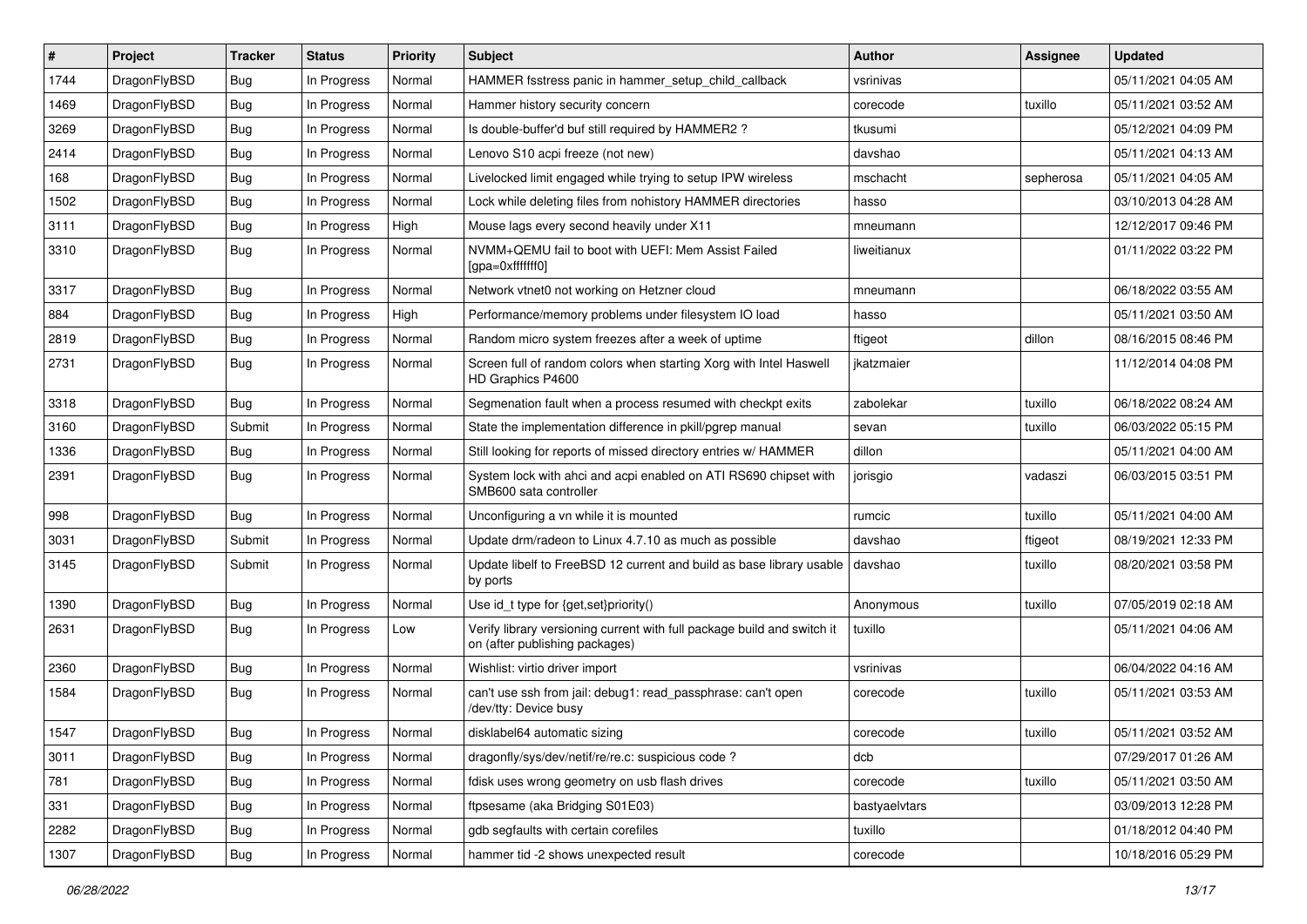| $\sharp$ | Project      | <b>Tracker</b> | <b>Status</b> | <b>Priority</b> | Subject                                                                                                            | Author            | Assignee | <b>Updated</b>      |
|----------|--------------|----------------|---------------|-----------------|--------------------------------------------------------------------------------------------------------------------|-------------------|----------|---------------------|
| 1398     | DragonFlyBSD | Submit         | In Progress   | Normal          | hdestroy(3) restricts hash key to point to malloc'ed space                                                         | Anonymous         |          | 08/20/2021 04:06 PM |
| 3028     | DragonFlyBSD | Bug            | In Progress   | Normal          | installer: confusion of set/get disk encryption passphrase dialogs                                                 | liweitianux       | tuxillo  | 06/03/2022 05:13 PM |
| 1475     | DragonFlyBSD | <b>Bug</b>     | In Progress   | Normal          | kernel blocks with low memory and syscons setting a high res mode<br>/ scrollback                                  | corecode          | tuxillo  | 05/11/2021 03:52 AM |
| 1528     | DragonFlyBSD | Bug            | In Progress   | Normal          | ktrace does not show proper return values for pipe(2)                                                              | corecode          | tuxillo  | 05/11/2021 03:52 AM |
| 1030     | DragonFlyBSD | Bug            | In Progress   | Normal          | msdosfs umount panic                                                                                               | corecode          | tuxillo  | 05/11/2021 03:51 AM |
| 2549     | DragonFlyBSD | Bug            | In Progress   | Normal          | netgraph7: Kernel page fault.                                                                                      | russiane39        | nant     | 05/10/2013 11:20 PM |
| 2013     | DragonFlyBSD | Bug            | In Progress   | Normal          | oversized DMA request loop                                                                                         | josepht           |          | 05/11/2021 04:06 AM |
| 1661     | DragonFlyBSD | Bug            | In Progress   | Normal          | panic on password entry mount smb filesystem                                                                       | vsrinivas         |          | 11/27/2021 08:29 AM |
| 2353     | DragonFlyBSD | <b>Bug</b>     | In Progress   | Normal          | panic: assertion "gd->gd_spinlocks_wr == 0" failed in<br>bsd4 schedulerclock                                       | jaydg             | alexh    | 11/28/2012 01:57 AM |
| 2296     | DragonFlyBSD | <b>Bug</b>     | In Progress   | High            | panic: assertion "m->wire_count > 0" failed                                                                        | thomas.nikolajsen |          | 08/30/2012 06:09 AM |
| 1583     | DragonFlyBSD | Bug            | In Progress   | Normal          | panic: assertion: cursor->trans->sync_lock_refs > 0 in<br>hammer recover cursor                                    | corecode          | tuxillo  | 05/11/2021 03:53 AM |
| 1218     | DragonFlyBSD | Bug            | In Progress   | Normal          | panic: assertion: $error == 0$ in hammer start transaction                                                         | rumcic            |          | 05/11/2021 04:00 AM |
| 1700     | DragonFlyBSD | Submit         | In Progress   | Normal          | skip boot2 menu on <enter></enter>                                                                                 | Johannes.Hofmann  | tuxillo  | 05/15/2022 08:35 AM |
| 1368     | DragonFlyBSD | <b>Bug</b>     | In Progress   | Normal          | suspend signal race?                                                                                               | qhwt+dfly         |          | 05/11/2021 03:51 AM |
| 3021     | DragonFlyBSD | Bug            | In Progress   | Normal          | sys/dev/drm/i915/i915_gem_stolen.c:115]: (error) Signed integer<br>overflow for expression '65535<<20'             | dcb               |          | 04/11/2017 12:46 PM |
| 1819     | DragonFlyBSD | Bug            | In Progress   | Low             | truss - Major revamping task list                                                                                  | tuxillo           | tuxillo  | 11/27/2021 08:45 AM |
| 742      | DragonFlyBSD | <b>Bug</b>     | In Progress   | Normal          | umount problems with multiple mounts                                                                               | corecode          | tuxillo  | 06/25/2022 04:02 AM |
| 2797     | DragonFlyBSD | <b>Bug</b>     | In Progress   | Low             | vkernels with & without machdep.pmap_mmu_optimize                                                                  | yellowrabbit2010  |          | 11/27/2021 08:06 AM |
| 3089     | DragonFlyBSD | <b>Bug</b>     | In Progress   | Normal          | vtnet(4) - disable TCP checksum offload by default                                                                 | jlane             | vadaszi  | 05/11/2021 04:14 AM |
| 1921     | DragonFlyBSD | <b>Bug</b>     | In Progress   | Normal          | we miss mlockall                                                                                                   | alexh             | tuxillo  | 06/18/2022 04:08 AM |
| 570      | DragonFlyBSD | <b>Bug</b>     | Feedback      | Normal          | 1.8.x: ACPI problems                                                                                               | qhwt+dfly         |          | 06/02/2014 03:45 AM |
| 2644     | DragonFlyBSD | Bug            | Feedback      | Normal          | 3.6.0-REL trap 9 on boot                                                                                           | memmerto          |          | 11/27/2021 08:08 AM |
| 1592     | DragonFlyBSD | <b>Bug</b>     | Feedback      | Normal          | AcpiOSUnmapMemory: Warning, deallocation did not track<br>allocation.                                              | eocallaghan       |          | 06/02/2014 07:45 AM |
| 2636     | DragonFlyBSD | Bug            | Feedback      | Low             | Add -x flag to iostat (a la solaris)                                                                               | tuxillo           |          | 05/11/2021 04:07 AM |
| 1411     | DragonFlyBSD | <b>Bug</b>     | Feedback      | Normal          | Burning doesn't work with ahci(4)                                                                                  | hasso             | dillon   | 05/11/2021 04:00 AM |
| 1727     | DragonFlyBSD | <b>Bug</b>     | Feedback      | Normal          | CD boot panic (2.6.1) (usb?)                                                                                       | kiril             |          | 05/15/2022 05:10 AM |
| 3152     | DragonFlyBSD | <b>Bug</b>     | Feedback      | Normal          | Console's size in ttyv0 and single user mode is sticking to 80x25,<br>while ttyv1 can make use of the whole screen | overtime          |          | 02/24/2019 01:08 AM |
| 1332     | DragonFlyBSD | Bug            | Feedback      | Normal          | DFBSD 2.2 - Booting usbcdrom/usbsticks on thinkpad hangs on<br>"BTX Halted"                                        | tuxillo           |          | 05/11/2021 04:00 AM |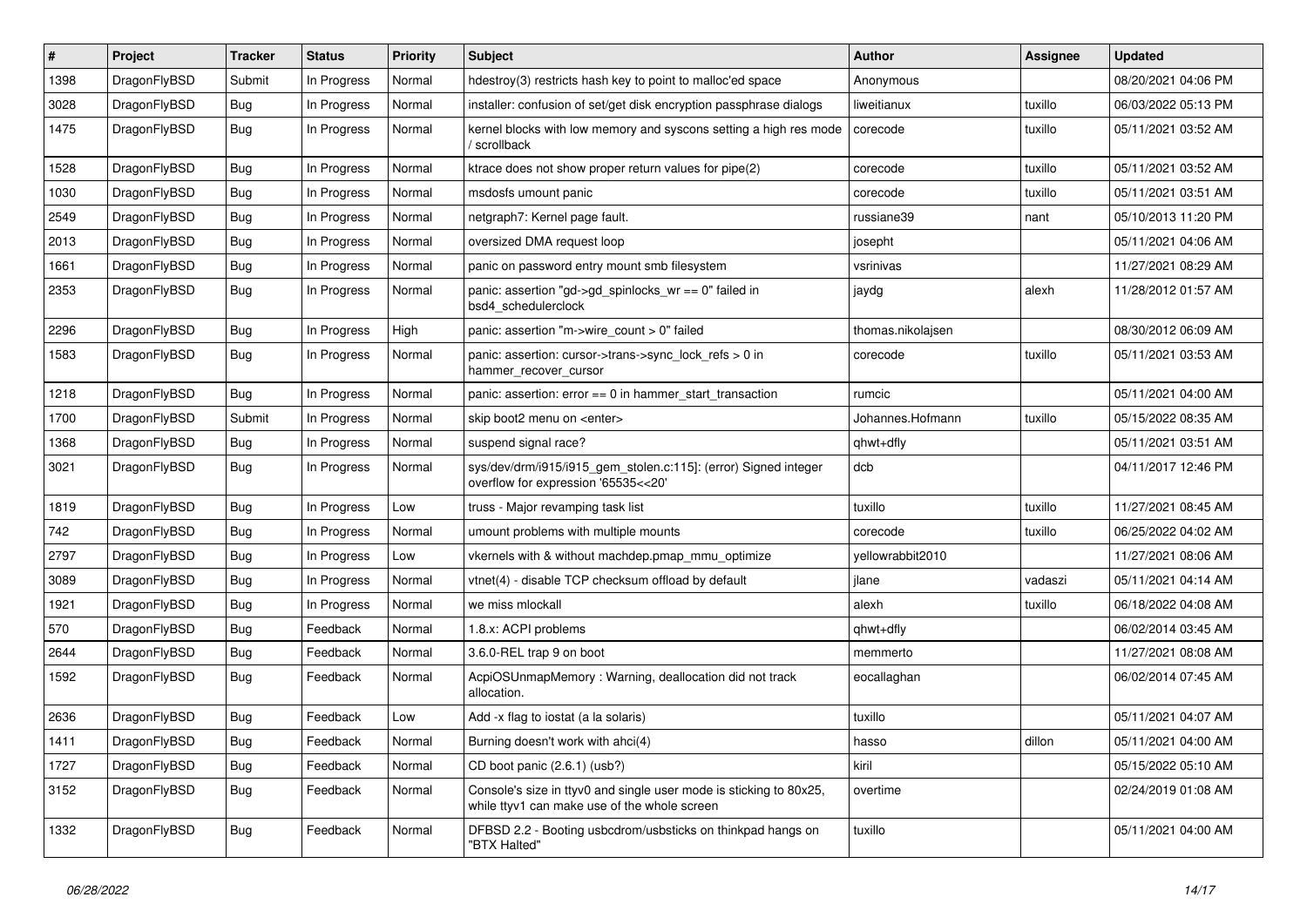| $\sharp$ | Project      | <b>Tracker</b> | <b>Status</b> | <b>Priority</b> | Subject                                                                                         | <b>Author</b> | Assignee | <b>Updated</b>      |
|----------|--------------|----------------|---------------|-----------------|-------------------------------------------------------------------------------------------------|---------------|----------|---------------------|
| 2556     | DragonFlyBSD | Bug            | Feedback      | Normal          | DragonFly v3.5.0.81.gd3479 - Process signal weirdness                                           | tuxillo       |          | 12/17/2013 03:48 PM |
| 979      | DragonFlyBSD | Bug            | Feedback      | Normal          | Failure-prone USB mass storage (SB600? msdosfs? CAM?)                                           | floid         |          | 01/15/2015 08:38 AM |
| 2638     | DragonFlyBSD | <b>Bug</b>     | Feedback      | High            | Fix machdep.pmap_mmu_optimize                                                                   | tuxillo       |          | 05/11/2021 04:07 AM |
| 3205     | DragonFlyBSD | <b>Bug</b>     | Feedback      | High            | Go compiler net test failing                                                                    | t dfbsd       | tuxillo  | 05/10/2021 02:45 AM |
| 1831     | DragonFlyBSD | Bug            | Feedback      | High            | HAMMER "malloc limit exceeded" panic                                                            | eocallaghan   | dillon   | 06/04/2022 04:38 AM |
| 1717     | DragonFlyBSD | Bug            | Feedback      | Normal          | HAMMER panic in hammer cursor down()                                                            | josepht1      |          | 05/11/2021 04:05 AM |
| 2958     | DragonFlyBSD | Bug            | Feedback      | Normal          | Hammer FS dies during pruning after massive write load                                          | neilb         |          | 10/11/2016 04:20 AM |
| 2347     | DragonFlyBSD | <b>Bug</b>     | Feedback      | High            | Hammer PFSes destroy does not give back full space allocated to<br><b>PFS</b>                   | sgeorge       |          | 07/19/2012 01:11 AM |
| 1330     | DragonFlyBSD | <b>Bug</b>     | Feedback      | Normal          | Hammer, usb disk, SYNCHRONIZE CACHE failure                                                     | josepht       |          | 06/02/2014 04:56 AM |
| 1718     | DragonFlyBSD | <b>Bug</b>     | Feedback      | Normal          | IDE disk drive not detected by x86 64 2.6.1 Live CD                                             | bcox          |          | 11/27/2021 08:25 AM |
| 1144     | DragonFlyBSD | <b>Bug</b>     | Feedback      | Normal          | Incorrect clock under KVM                                                                       | msylvan       |          | 03/09/2013 01:17 PM |
| 1486     | DragonFlyBSD | <b>Bug</b>     | Feedback      | Normal          | Interrupt storm related to SATA DVD device                                                      | hasso         |          | 05/11/2021 04:01 AM |
| 2396     | DragonFlyBSD | <b>Bug</b>     | Feedback      | High            | Latest 3.1 development version core dumps while destroying master<br><b>PFS</b>                 | sgeorge       |          | 01/23/2013 04:10 PM |
| 1591     | DragonFlyBSD | <b>Bug</b>     | Feedback      | Normal          | Lenovo X301 hangs with AHCI Driver CMD TIMEOUT<br>STS=d0 <bsy></bsy>                            | eocallaghan   |          | 05/11/2021 04:05 AM |
| 385      | DragonFlyBSD | Bug            | Feedback      | Low             | Mail archive address removal                                                                    | justin        | justin   | 03/09/2013 11:24 AM |
| 1456     | DragonFlyBSD | <b>Bug</b>     | Feedback      | Normal          | Microsoft wireless desktop problems                                                             | elekktretterr |          | 01/15/2015 08:34 AM |
| 2717     | DragonFlyBSD | Submit         | Feedback      | Normal          | Out of range numeric handling                                                                   | dclink        | tuxillo  | 05/11/2021 04:08 AM |
| 1428     | DragonFlyBSD | <b>Bug</b>     | Feedback      | Low             | POSIX.1e implementation is too old                                                              | hasso         | tuxillo  | 05/11/2021 04:00 AM |
| 1580     | DragonFlyBSD | <b>Bug</b>     | Feedback      | Normal          | Panic (Fatal trap 12: page fault while in kernel mode) while playing<br>with pf and netif names | rumcic        |          | 12/21/2018 01:21 AM |
| 2037     | DragonFlyBSD | Bug            | Feedback      | Normal          | Panic Bad link elm while building packages                                                      | ftigeot       | dillon   | 04/21/2011 07:20 AM |
| 2081     | DragonFlyBSD | <b>Bug</b>     | Feedback      | Normal          | Panic on device "detach" / "failure"                                                            | vsrinivas     |          | 02/29/2012 07:11 AM |
| 1250     | DragonFlyBSD | Bug            | Feedback      | Normal          | Panic upon plugging an USB flash drive into the machine                                         | rumcic        |          | 03/10/2013 05:17 AM |
| 1860     | DragonFlyBSD | <b>Bug</b>     | Feedback      | Normal          | Panic while creating UFS fs on vn(4) for initrd                                                 | matthias      |          | 02/29/2012 07:16 AM |
| 2617     | DragonFlyBSD | <b>Bug</b>     | Feedback      | Normal          | Possible issue with wireless mouse on 3.6 release                                               | FilippoMo     |          | 01/14/2015 03:42 PM |
| 1668     | DragonFlyBSD | Bug            | Feedback      | Normal          | Power button not working                                                                        | elekktretterr |          | 03/10/2013 06:22 AM |
| 2288     | DragonFlyBSD | <b>Bug</b>     | Feedback      | Normal          | Random IO performance loss introduced since January 1st                                         | lentferj      |          | 01/23/2013 04:21 PM |
| 2721     | DragonFlyBSD | Submit         | Feedback      | Low             | Some few zalloc calls to objcache ones replacements                                             | dclink        | tuxillo  | 05/11/2021 04:08 AM |
| 2438     | DragonFlyBSD | Submit         | Feedback      | Normal          | <b>TRIM</b> fixes                                                                               | Anonymous     | tuxillo  | 05/11/2021 03:45 AM |
| 1613     | DragonFlyBSD | <b>Bug</b>     | Feedback      | Normal          | USB Keyboard not working on master                                                              | elekktretterr |          | 05/11/2021 04:05 AM |
| 846      | DragonFlyBSD | <b>Bug</b>     | Feedback      | Normal          | USB bugs:usb mouse can't used!                                                                  | frankning     |          | 01/15/2015 08:36 AM |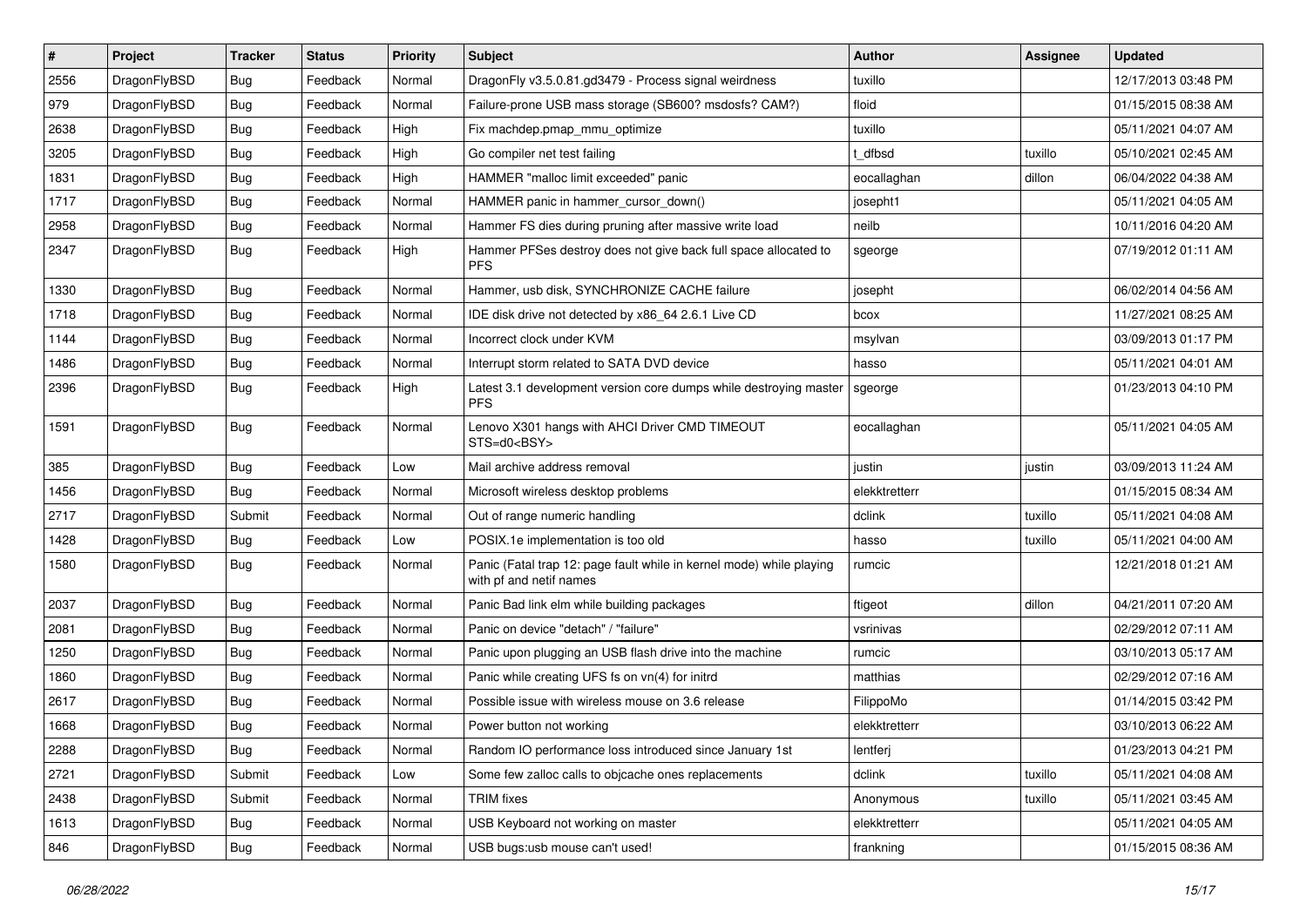| $\sharp$ | Project      | <b>Tracker</b> | <b>Status</b> | Priority | <b>Subject</b>                                                                                                                                            | <b>Author</b>     | Assignee | <b>Updated</b>      |
|----------|--------------|----------------|---------------|----------|-----------------------------------------------------------------------------------------------------------------------------------------------------------|-------------------|----------|---------------------|
| 1454     | DragonFlyBSD | Bug            | Feedback      | Normal   | Unable to boot from external USB DVD drive                                                                                                                | elekktretterr     |          | 05/11/2021 04:01 AM |
| 1560     | DragonFlyBSD | Bug            | Feedback      | Normal   | Unable to modify partition table on ThinkPad T61p during install                                                                                          | rehsack           |          | 01/15/2015 08:57 AM |
| 293      | DragonFlyBSD | Bug            | Feedback      | Low      | Various updates to the handbook                                                                                                                           | victor            | victor   | 03/10/2013 04:46 AM |
| 1287     | DragonFlyBSD | Bug            | Feedback      | Normal   | altg configuration doesn't work                                                                                                                           | corecode          | tuxillo  | 05/11/2021 03:51 AM |
| 1521     | DragonFlyBSD | Bug            | Feedback      | Normal   | amd64 2.4 livecd won't mount root at boot                                                                                                                 | bolapara          |          | 01/28/2018 03:45 AM |
| 2459     | DragonFlyBSD | Bug            | Feedback      | Normal   | apic problems with HP Probook 4510s                                                                                                                       | thowe             |          | 11/27/2021 08:22 AM |
| 806      | DragonFlyBSD | Bug            | Feedback      | Normal   | boot error on MacBook                                                                                                                                     | tralamazza        |          | 06/04/2022 05:28 AM |
| 1587     | DragonFlyBSD | Bug            | Feedback      | Normal   | can't gdb across fork                                                                                                                                     | corecode          | tuxillo  | 05/11/2021 03:54 AM |
| 1127     | DragonFlyBSD | Bug            | Feedback      | Low      | cdrom drive not detected                                                                                                                                  | tgr               | corecode | 01/15/2015 08:55 AM |
| 1618     | DragonFlyBSD | Bug            | Feedback      | Normal   | collision for 'struct pmap' when using RPC and <sys user.h=""></sys>                                                                                      | carenas           |          | 05/11/2021 04:05 AM |
| 2100     | DragonFlyBSD | Bug            | Feedback      | Normal   | devfs related panic                                                                                                                                       | sepherosa         | alexh    | 07/10/2011 02:29 PM |
| 1579     | DragonFlyBSD | Bug            | Feedback      | Normal   | dfly 2.4.1 does not like HP DL360G4p and Smart Array 6400 with<br>MSA <sub>20</sub>                                                                       | tomaz.borstnar    | tuxillo  | 06/02/2014 02:44 PM |
| 285      | DragonFlyBSD | Bug            | Feedback      | Low      | interrupt latency with re without ip address configured                                                                                                   | thomas.nikolajsen |          | 02/20/2014 10:30 AM |
| 1397     | DragonFlyBSD | Bug            | Feedback      | Normal   | jobs -I output inconsistency when called from script                                                                                                      | Anonymous         | tuxillo  | 05/15/2022 05:07 AM |
| 1824     | DragonFlyBSD | Bug            | Feedback      | Normal   | kernel panic, x86, 2.7.3.859.ge5104                                                                                                                       | akirchhoff135014  |          | 03/10/2013 07:49 AM |
| 911      | DragonFlyBSD | <b>Bug</b>     | Feedback      | Normal   | kldload/kernel linker can exceed malloc reserve and panic system                                                                                          | corecode          | tuxillo  | 05/11/2021 03:51 AM |
| 1745     | DragonFlyBSD | Bug            | Feedback      | Normal   | kmalloc panic                                                                                                                                             | josepht           |          | 05/11/2021 04:05 AM |
| 1101     | DragonFlyBSD | Bug            | Feedback      | Normal   | ohci related panic                                                                                                                                        | polachok          |          | 05/11/2021 04:00 AM |
| 1672     | DragonFlyBSD | Bug            | Feedback      | Normal   | panic (trap 12) around btree_search() in 2.4.1-RELEASE                                                                                                    | floid             |          | 01/19/2015 03:36 AM |
| 1282     | DragonFlyBSD | Bug            | Feedback      | Normal   | panic (trap 12) when booting SMP kernel on Atom 330 (dual core)                                                                                           | tomaz.borstnar    |          | 05/11/2021 04:00 AM |
| 1448     | DragonFlyBSD | Bug            | Feedback      | Normal   | panic: assertion: _tp->tt_msg->tt_cpuid == mycpuid in<br>tcp_callout_active tcp_output tcp_usr_send netmsg_pru_send<br>netmsg_service tcpmsg_service_loop | dillon            |          | 05/11/2021 04:00 AM |
| 1593     | DragonFlyBSD | Bug            | Feedback      | Normal   | panic: assertion: ccb == ap->ap_err_ccb in ahci_put_err_ccb                                                                                               | ftigeot           | ftigeot  | 05/15/2022 05:09 AM |
| 1481     | DragonFlyBSD | Bug            | Feedback      | Normal   | panic: assertion: kva_p(buf) in soopt_from_kbuf (after ipfw pipe<br>show, 2.2.1-R)                                                                        | combiner          |          | 05/11/2021 04:01 AM |
| 1577     | DragonFlyBSD | Bug            | Feedback      | Normal   | panic: assertion: leaf->base.obj_id == ip->obj_id in<br>hammer_ip_delete_range                                                                            | qhwt+dfly         |          | 05/11/2021 04:01 AM |
| 1249     | DragonFlyBSD | <b>Bug</b>     | Feedback      | Normal   | panic: ffs_vfree: freeing free inode                                                                                                                      | rumcic            |          | 03/10/2013 05:13 AM |
| 1489     | DragonFlyBSD | Bug            | Feedback      | Normal   | panic: ufs_dirbad: bad dir                                                                                                                                | rumcic            |          | 03/10/2013 04:34 AM |
| 847      | DragonFlyBSD | <b>Bug</b>     | Feedback      | Normal   | processes getting stuck on mount point                                                                                                                    | corecode          | tuxillo  | 05/11/2021 03:50 AM |
| 1563     | DragonFlyBSD | <b>Bug</b>     | Feedback      | Normal   | reset(1) doesn't reset terminal to the defaults                                                                                                           | hasso             |          | 03/10/2013 04:17 AM |
| 901      | DragonFlyBSD | <b>Bug</b>     | Feedback      | Normal   | route show needs to get data from all cpus                                                                                                                | corecode          | tuxillo  | 05/11/2021 03:50 AM |
| 2090     | DragonFlyBSD | Bug            | Feedback      | Normal   | snd_hda does not support headphone automute                                                                                                               | justin            |          | 03/29/2012 08:03 PM |